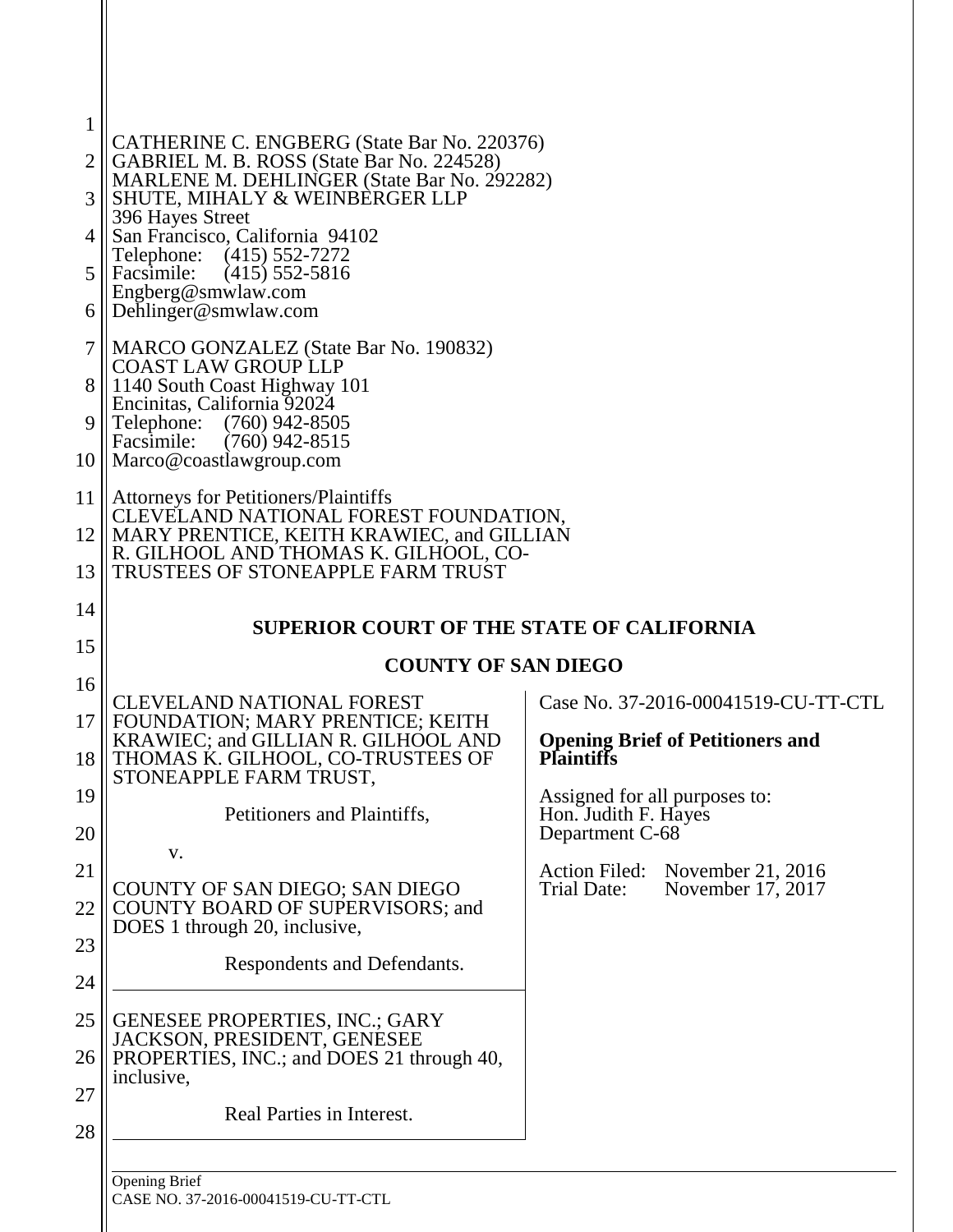|                |                                                                   |                                                                                                                                                | Page |
|----------------|-------------------------------------------------------------------|------------------------------------------------------------------------------------------------------------------------------------------------|------|
|                |                                                                   |                                                                                                                                                |      |
|                |                                                                   |                                                                                                                                                |      |
| Ι.             |                                                                   |                                                                                                                                                |      |
| Π.             |                                                                   |                                                                                                                                                |      |
| III.           |                                                                   |                                                                                                                                                |      |
| IV.            |                                                                   |                                                                                                                                                |      |
|                |                                                                   |                                                                                                                                                |      |
| $\mathbf{I}$ . |                                                                   |                                                                                                                                                |      |
| II.            |                                                                   |                                                                                                                                                |      |
|                |                                                                   |                                                                                                                                                |      |
| Ι.             |                                                                   | The County Violated the the Subdivision Map Act in Approving the Hoskings                                                                      |      |
|                | A.                                                                | The Project Proposes a Residential Subdivision Not Incidental to<br>Commercial Agriculture, in Violation of the Subdivision Map Act 14         |      |
|                | <b>B.</b>                                                         | Ongoing Agriculture on the Property, if Any, Will Not Transform this<br>Residential Subdivision into an Agricultural Project with Incidental   |      |
|                | $\mathcal{C}$ .                                                   | The Subdivision Undermines the Williamson Act's Purpose of Protecting                                                                          | .18  |
|                | D.                                                                | The Agricultural Use Easement and Declaration of Restrictions Do Not<br>Cure the Project's Violation of the Williamson Act and the Subdivision |      |
|                |                                                                   | The Project Approval Recreates a Loophole that the Legislature<br>1.                                                                           |      |
|                |                                                                   | 2.<br>Section 66474.4 Bars Subdivision of Land Resulting in Residences<br>Not Incidental to Commercial Agriculture, Not Just the Residences    |      |
|                |                                                                   | 3.<br>The Development Restrictions Create An Incentive for Future Lot                                                                          |      |
| П.             |                                                                   |                                                                                                                                                |      |
|                | The EIR's Misleading Project Description Violates CEQA, and<br>A. |                                                                                                                                                |      |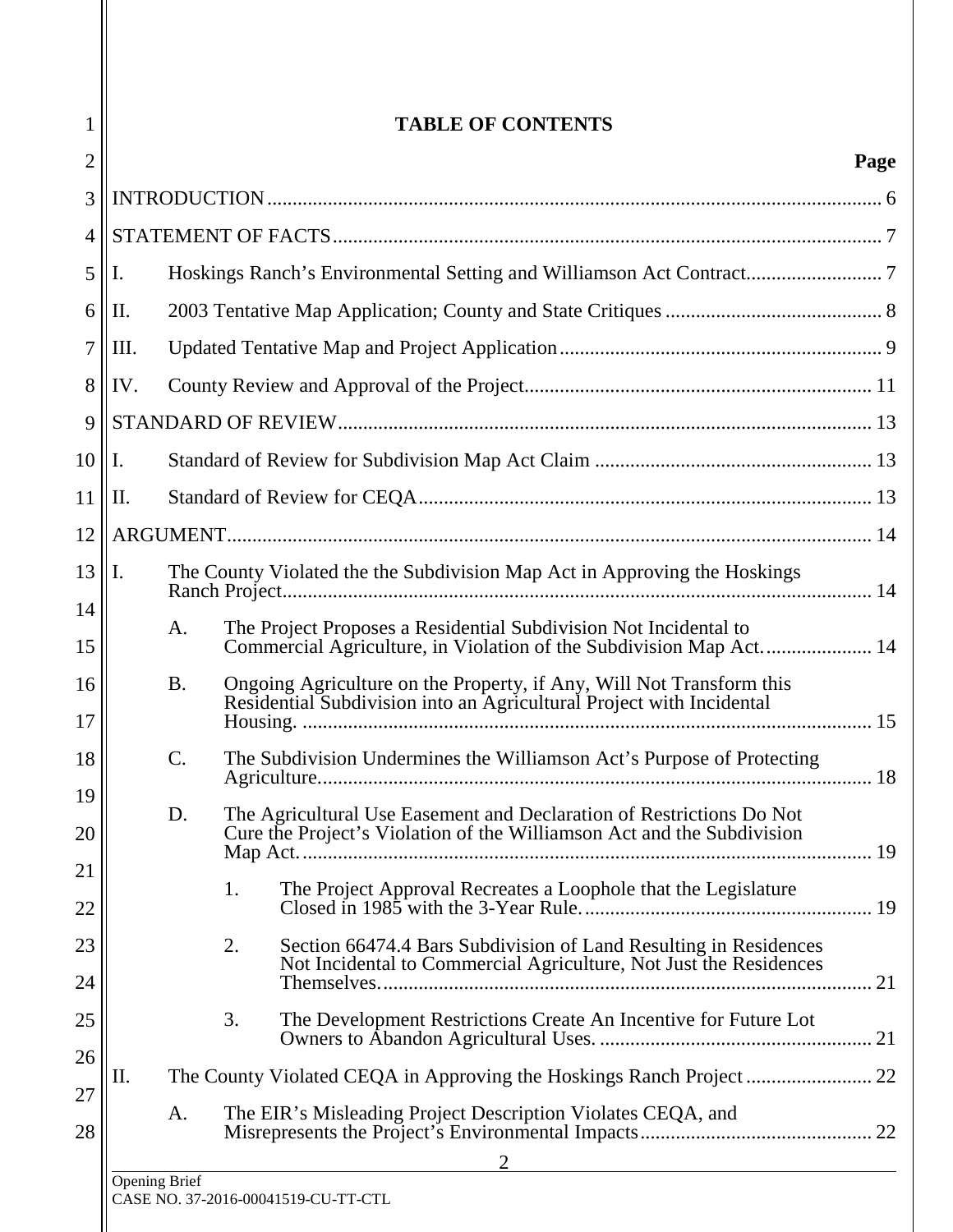| 1                   |               | 1.                                                                                                                                        |    |
|---------------------|---------------|-------------------------------------------------------------------------------------------------------------------------------------------|----|
| $\overline{2}$      |               | 2.<br>The EIR Ignores the Decade (At Least) That Will Elapse Between                                                                      | 23 |
| 3                   |               |                                                                                                                                           |    |
| $\overline{4}$<br>5 | <b>B.</b>     | The EIR Violates CEQA by Relying on the County's 2015 GHG Guidance<br>Even Though the County Has Not Yet Adopted a Climate Action Plan as | 25 |
| 6                   | C.            | The EIR Fails to Adequately Analyze the Project's Impacts to Groundwater                                                                  |    |
| $\overline{7}$      |               |                                                                                                                                           |    |
| 8                   |               |                                                                                                                                           |    |
| 9                   |               |                                                                                                                                           |    |
| 10                  |               |                                                                                                                                           |    |
| 11                  |               |                                                                                                                                           |    |
| 12                  |               |                                                                                                                                           |    |
| 13                  |               |                                                                                                                                           |    |
| 14                  |               |                                                                                                                                           |    |
| 15                  |               |                                                                                                                                           |    |
| 16                  |               |                                                                                                                                           |    |
| 17                  |               |                                                                                                                                           |    |
| 18                  |               |                                                                                                                                           |    |
| 19                  |               |                                                                                                                                           |    |
| 20                  |               |                                                                                                                                           |    |
| 21                  |               |                                                                                                                                           |    |
| 22                  |               |                                                                                                                                           |    |
| 23                  |               |                                                                                                                                           |    |
| 24                  |               |                                                                                                                                           |    |
| 25                  |               |                                                                                                                                           |    |
| 26                  |               |                                                                                                                                           |    |
| 27                  |               |                                                                                                                                           |    |
| 28                  |               | 3                                                                                                                                         |    |
|                     | Opening Brief | CASE NO. 37-2016-00041519-CU-TT-CTL                                                                                                       |    |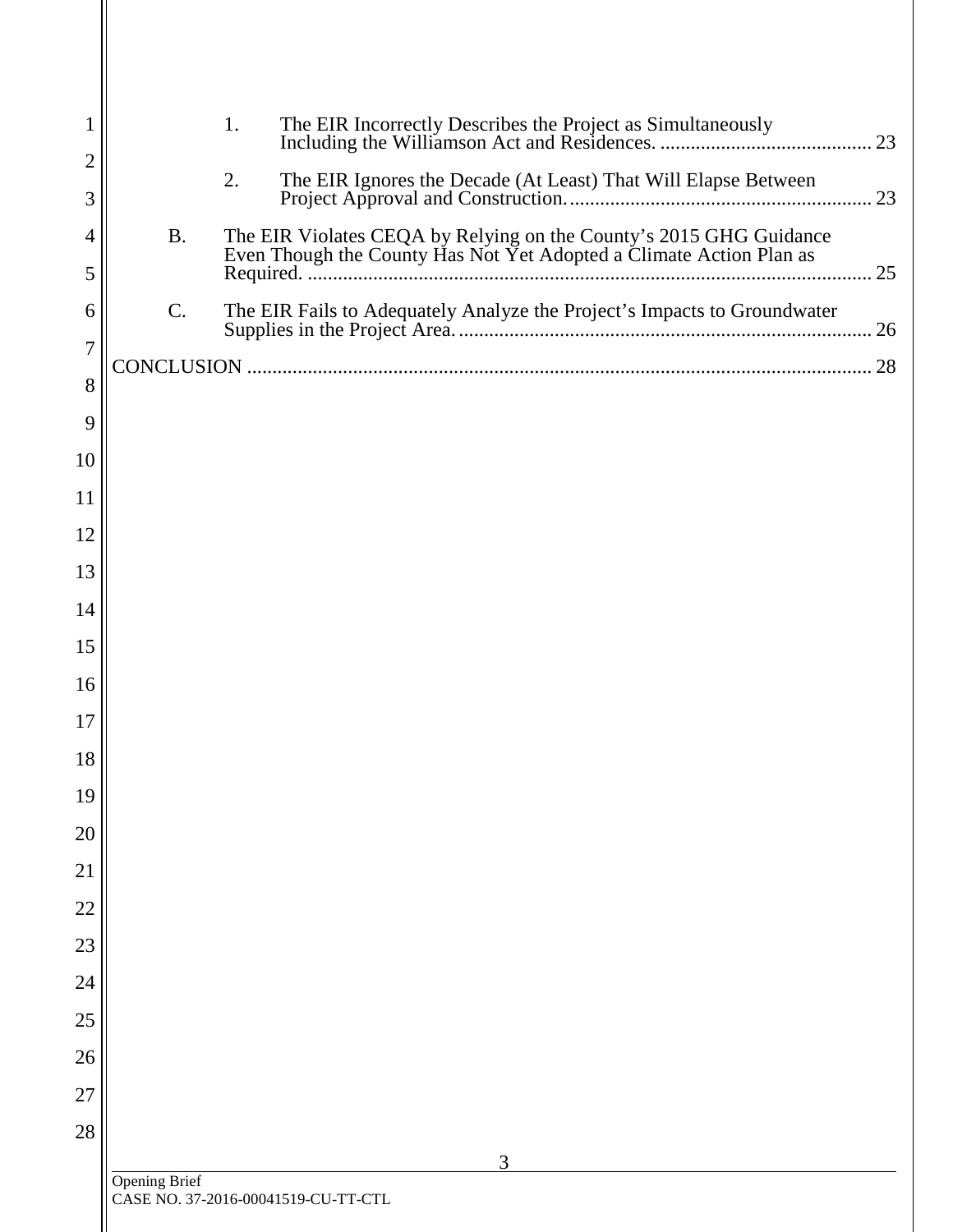| 1              | <b>TABLE OF AUTHORITIES</b>                                                    |
|----------------|--------------------------------------------------------------------------------|
| $\overline{c}$ | Page(s)                                                                        |
| 3              | <b>California Cases</b>                                                        |
| $\overline{4}$ | Banning Ranch Conservancy v. City of Newport Beach (2017)                      |
| 5              | Berkeley Keep Jets Over the Bay v. Board of Port Cmrs. (2001)                  |
| 6              |                                                                                |
| 7              | Center for Biological Diversity v. Dept. of Fish & Wildlife (2015)             |
| 8<br>9         | City of Santee v. County of San Diego (1989)                                   |
| 10             | Communities for a Better Environment v. City of Richmond (2010)                |
| 11             |                                                                                |
| 12             | County of Inyo v. City of Los Angeles (1977)                                   |
| 13             | Crocker National Bank v. City and County of San Francisco (1989)               |
| 14             | Dorcich v. Johnson (1980)                                                      |
| 15             |                                                                                |
| 16             | Honey Springs Homeowners Assn. v. Bd. of Supervisors (1984)                    |
| 17             | Kings County Farm Bur. v. City of Hanford (1990)                               |
| 18             | 13                                                                             |
| 19             | Laurel Heights Improvement Assn. v. Regents of University of California (1988) |
| 20<br>21       | Lewis v. City of Hayward (1986)                                                |
| 22             | Lincoln Place Tenants Assn. v. City of Los Angeles (2005)                      |
| 23             |                                                                                |
| 24             | San Franciscans for Reasonable Growth v. City & County of San Francisco (1984) |
| 25             | San Joaquin Raptor Rescue Center v. County of Merced (2007)                    |
| 26             |                                                                                |
| 27             | Santiago County Water Dist. v. County of Orange (1981)                         |
| 28             |                                                                                |
|                | <b>Opening Brief</b>                                                           |

CASE NO. 37-2016-00041519-CU-TT-CTL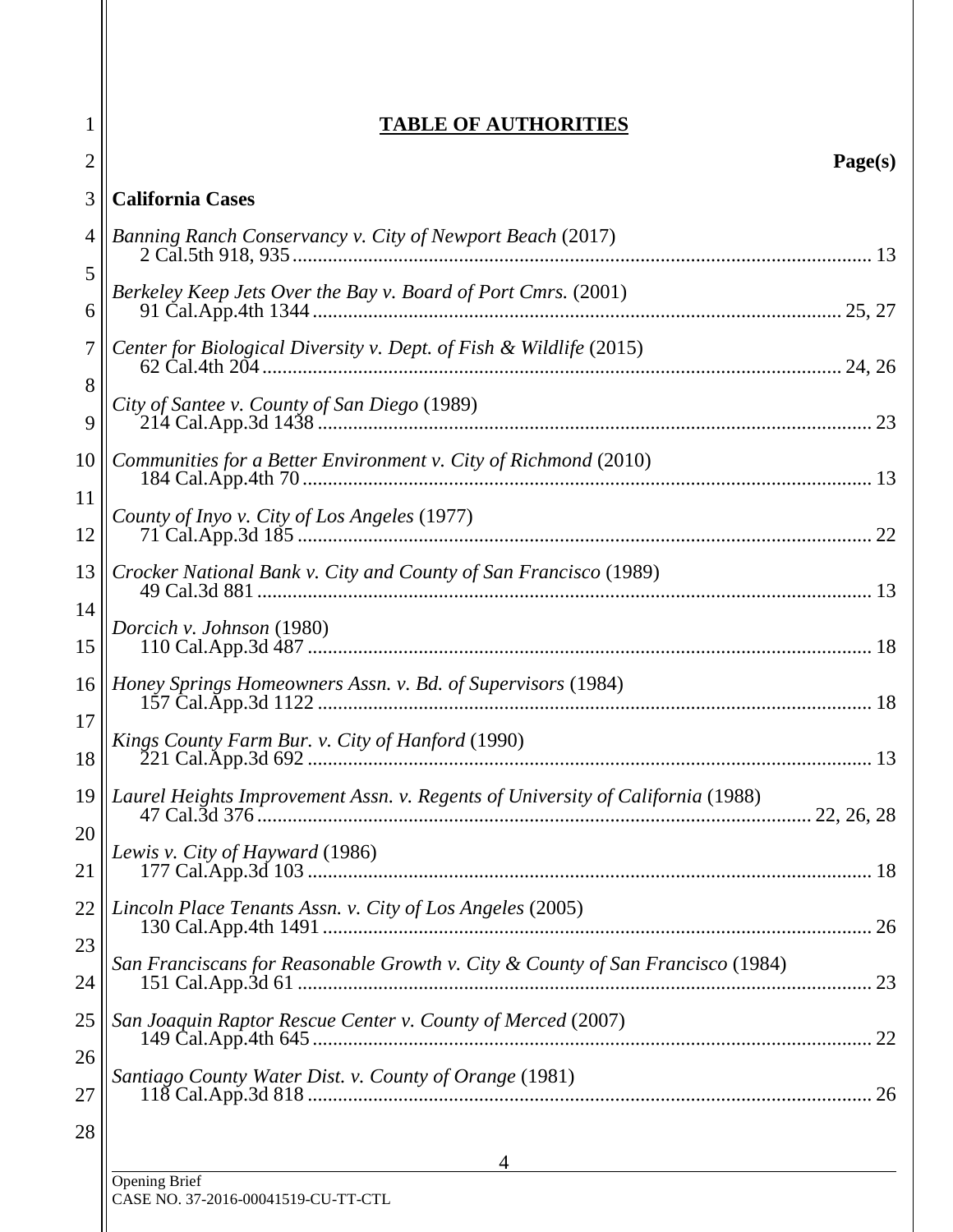| $\mathbf{1}$   | Sierra Club v. County of San Diego (2014)                                            |
|----------------|--------------------------------------------------------------------------------------|
| $\overline{2}$ | Sierra Club v. Hayward (1981)                                                        |
| 3              |                                                                                      |
| 4              | Vineyard Area Citizens for Responsible Growth, Inc. v. City of Rancho Cordova (2007) |
| 5              |                                                                                      |
| 6              | <b>California Statutes</b>                                                           |
| 7              |                                                                                      |
| 8              | Code of Civil Procedure                                                              |
| 9              | <b>Government Code</b>                                                               |
|                |                                                                                      |
| 10             |                                                                                      |
| 11             |                                                                                      |
| 12             | <b>Public Resources Code</b>                                                         |
| 13             |                                                                                      |
| 14             |                                                                                      |
|                | <b>California Code of Regulations</b>                                                |
| 15             | Title 14                                                                             |
| 16             |                                                                                      |
| 17             |                                                                                      |
| 18             |                                                                                      |
| 19             |                                                                                      |
| 20             | <b>Other Authorities</b>                                                             |
| 21             | Legal Opinions of the Attorney General                                               |
| 22             | 14                                                                                   |
| 23             |                                                                                      |
| 24             |                                                                                      |
| 25             |                                                                                      |
| 26             |                                                                                      |
|                |                                                                                      |
| 27             |                                                                                      |
| 28             | 5                                                                                    |
|                | <b>Opening Brief</b><br>CASE NO. 37-2016-00041519-CU-TT-CTL                          |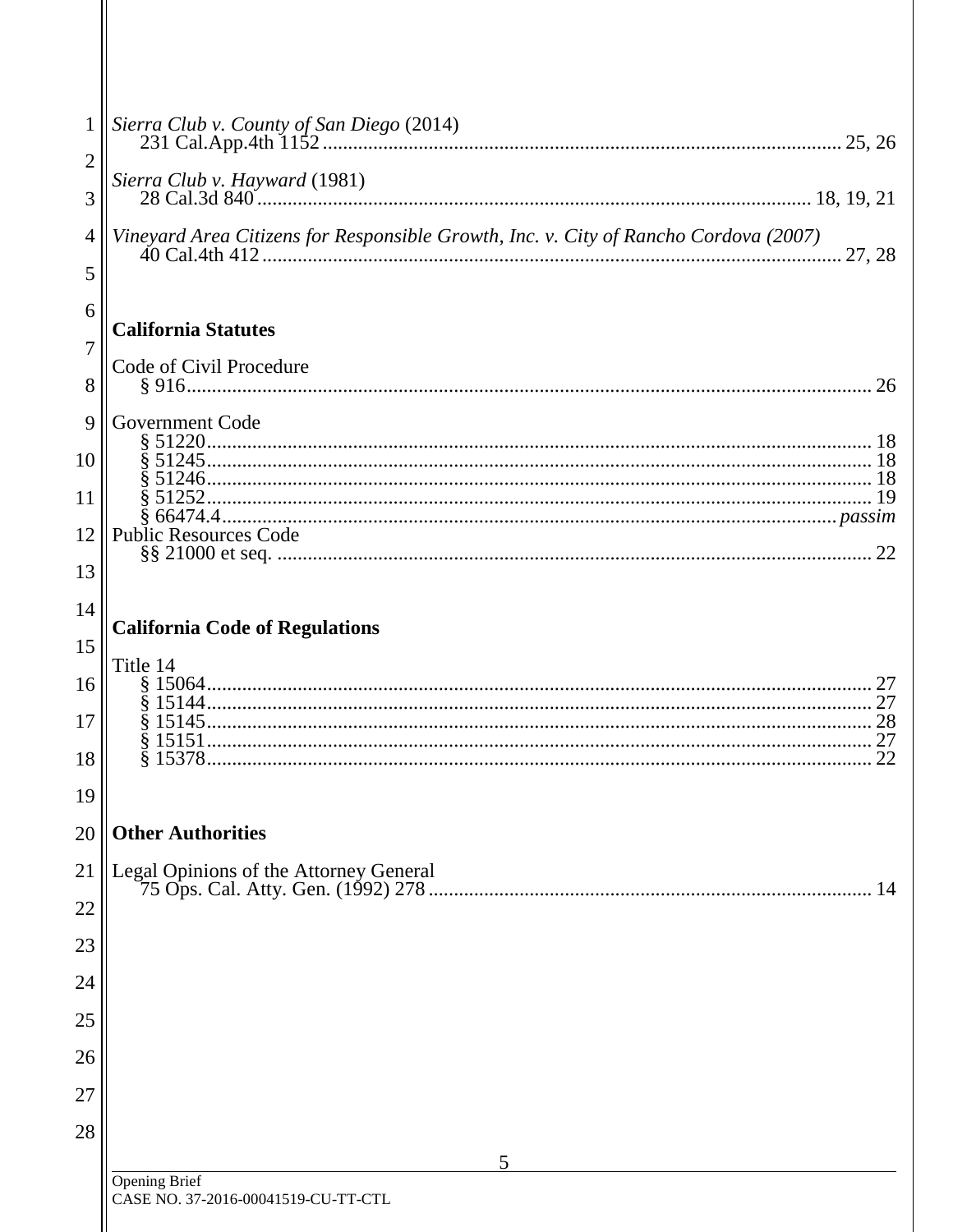#### **INTRODUCTION**

2 3 4 5 6 7 8 The Legislature adopted the California Land Conservation Act of 1965 (commonly known as the "Williamson Act") to protect the state's agricultural resources for the future. Agriculture needed this protection because California's tide of development collided with the state's property tax assessment system. This placed untenable financial pressure on farmers and ranchers, leading them to sell to homebuilders and taking their land out of production forever. The Williamson Act, bolstered by provisions of the Subdivision Map Act, has been largely successful.

 $\overline{Q}$ 10 11 12 13 14 15 16 17 18 19 The County of San Diego's approval of the Hoskings Ranch subdivision would undermine that success. In illegally approving a residential subdivision on land protected by the Williamson Act, the County has hastened the end of the land's agricultural use and enriched a developer at taxpayer expense. Key terms of the Ranch's Williamson Act contract limits the land's use to agriculture and compatible uses while ensuring it is assessed at a relatively low value, to help make such agriculture viable. As explained below, the Subdivision Map Act bars the subdivision of such land for residential purposes. Yet the County has approved 24 residential lots, under the pretense that because there may be cattle grazing across the lots and crops somewhere on the property, the estate homes will be merely "incidental to agriculture." This claim is simply not credible, and the uncontested facts in the County's own EIR belie it altogether.

20 21 22 23 24 25 26 County taxpayers are the real losers here. For ten years at the very least, the developer or its successors will own land carrying a valuable entitlement while still receiving tax benefits derived directly from the public fisc. The Legislature took action in 1985 and 1999 to prevent this subsidy. The County and the developer today attempt to revive it. They have imposed use restrictions on the land that ensure that the developer still has years of tax reductions ahead, even as it receives the benefit of the subdivision entitlement. This workaround does not solve the legal problem, although it does concede it.

27 28 The County has additionally approved Hoskings Ranch on the basis of an environmental impact report ("EIR") that fails to accurately describe the project or to analyze its impacts on the

1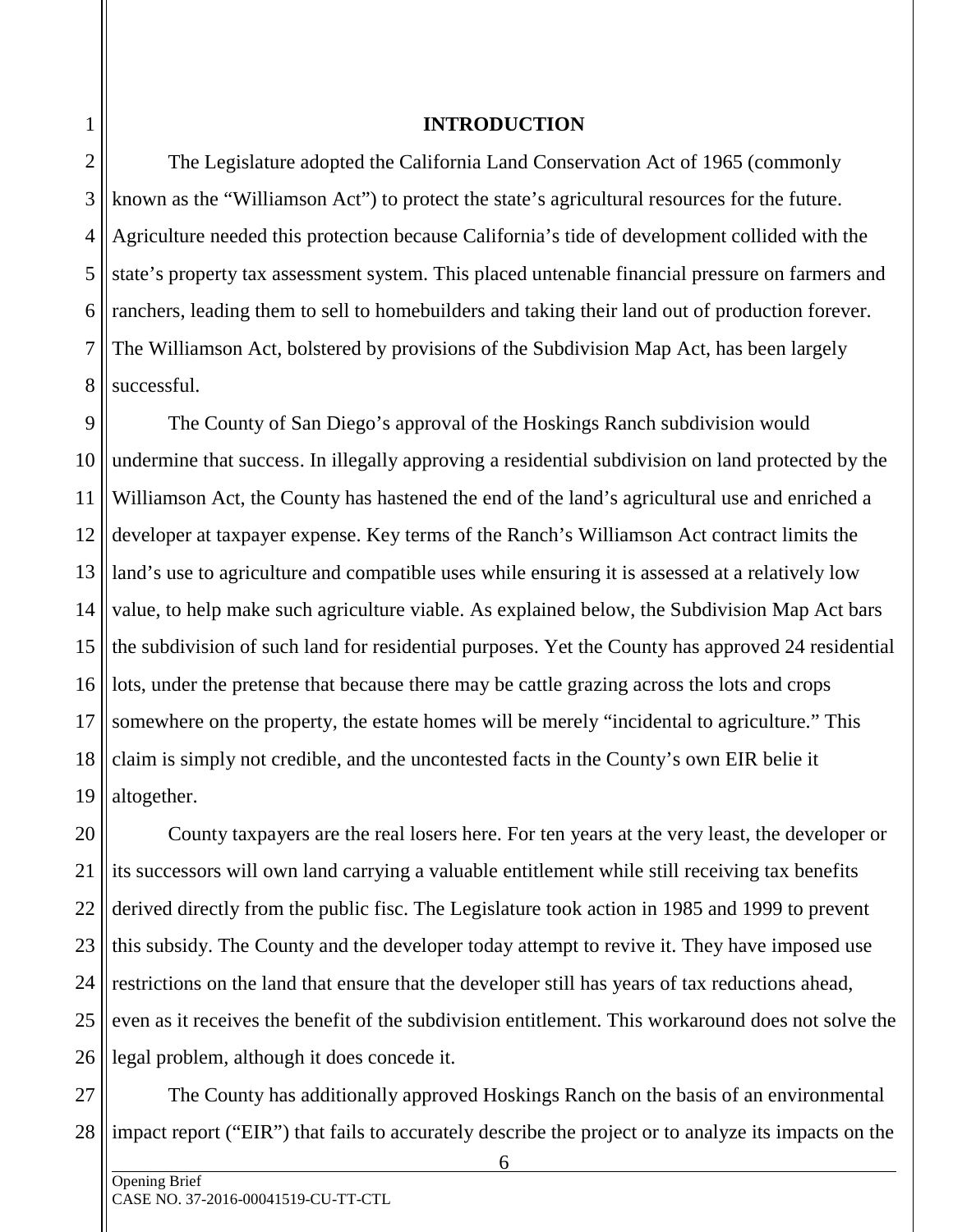1 2 3 4 5 6 environment. It ignores the most salient feature of the subdivision: the fact that it will not be implemented for some indeterminate period of time when groundwater supply and other environmental conditions will be completely different. The public and decisionmakers were thus not fully informed, as the California Environmental Quality Act ("CEQA") requires them to be. The EIR moreover relies on thresholds of significance that are invalid under the County's own mandate.

7 8 9 10 11 The County and the developer would turn the Williamson Act from a tool to protect farmland into an accomplice in its diminishment. The Hoskings Ranch approval sets a dangerous precedent, encouraging other developers to attempt the same. Enforcing the clear letter of the law by applying it in a straightforward manner to uncontested facts will reverse that transformation and leave the Legislature's work intact.

12

13

#### **STATEMENT OF FACTS**

#### **I. Hoskings Ranch's Environmental Setting and Williamson Act Contract**

14 15 16 17 18 The Hoskings Ranch Project site spans 1,416.5 acres in the Volcan Mountain foothills, less than a mile southwest of historic downtown Julian. Administrative Record Vol. 1, p. 138-39 (hereafter "AR [volume:page number]" excluding leading zeros); 9:4857. The site is undeveloped and has varied terrain: flatter areas and rolling hills in the north and east of the site drop steeply down to lower elevations in the south and west. AR 1:141, 159.

19 20 21 22 23 24 25 26 27 28 The Project site is designated Rural Land (RL-40 and RL-80) under the County's General Plan and is zoned for agricultural uses (A-72). AR 1:68; 9:4857, 4959. The majority of the site—1,292 acres—has been under a contract pursuant to the Williamson Act, Government Code sections 51200 et seq., with the County of San Diego for over three decades. AR 1:236. In return for restricting the land to commercial agriculture or compatible uses under the Williamson Act contract, the landowner, Real Party in Interest Genesee Properties, Inc. ("Genesee") receives a significant reduction in property taxes. AR 12:6404. The County assesses the land for tax purposes based on its current agricultural use—cattle grazing—and not on its potential for development. *See* AR 6:2795-96. For example, in 2006 alone, Genesee saved \$37,000 in property taxes thanks to the Williamson Act contract. AR 12:6275, 6283.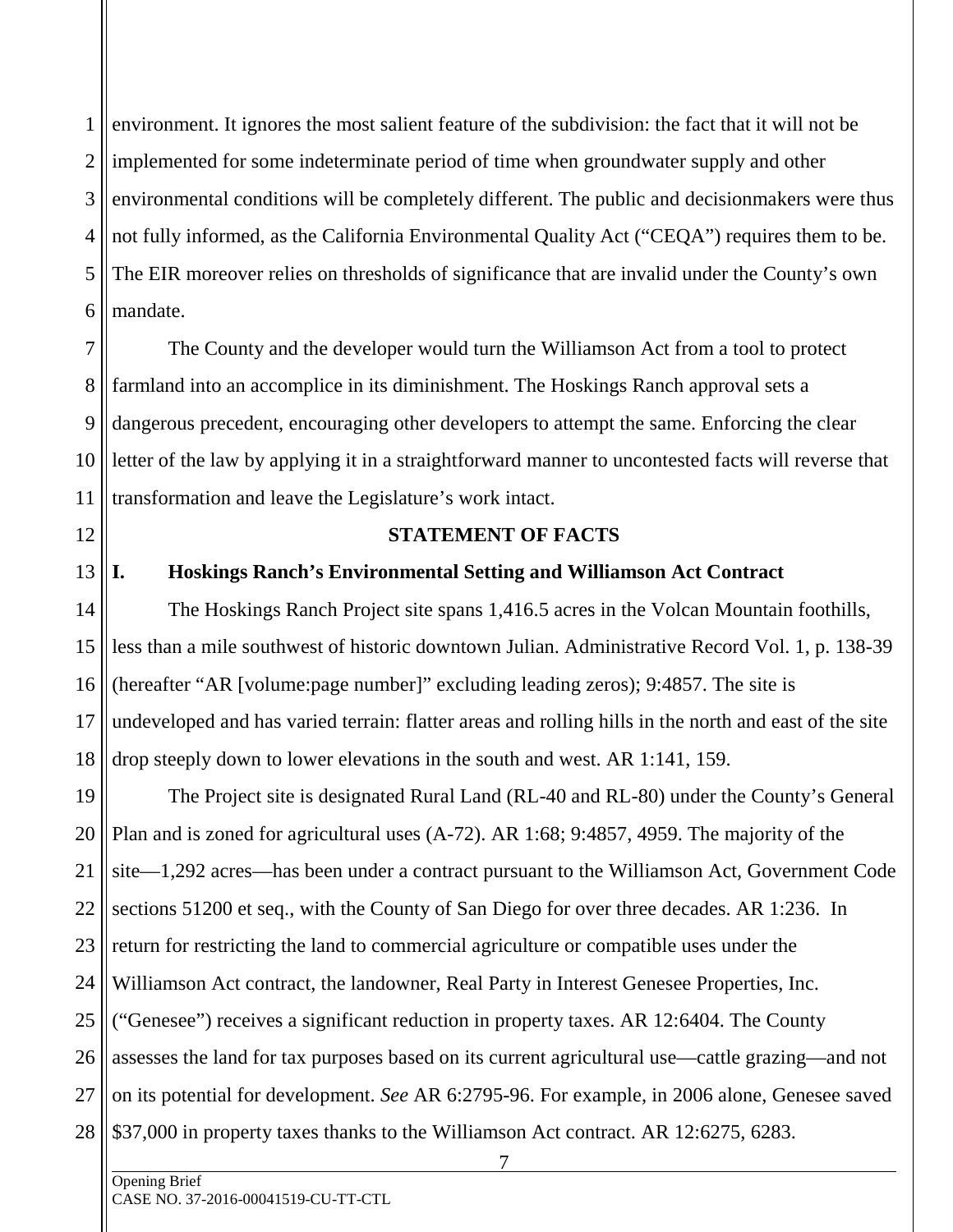1 2 3 4 5 6 7 Like most Williamson Act contracts, the contract has a 10-year term. AR 12:6404. But because the contract renews automatically each year on January 1 for an additional year (AR 12:6315), it will remain in place indefinitely until the landowner files a notice of non-renewal.<sup>1</sup> (AR 12:6404). Nonrenewal has two significant consequences: (1) automatic annual contract renewal ceases, and (2) property taxes increase annually over a 10-year period. At the end of those 10 years, the contract terminates, the use restriction is lifted, and property tax assessments reflect the land's fair market value. AR 12:6404-05.

8

## **II. 2003 Tentative Map Application; County and State Critiques**

 $\overline{Q}$ 10 11 12 13 14 15 16 17 18 19 20 21 22 In May 2003, Genesee summited an application for a Tentative Subdivision Map that would split Hoskings Ranch into 33 lots ranging from 40 to 62 acres. AR 5:2429; 12:6445. From the start, the County's Department of Planning and Land Use ("DPLU") raised concerns that the subdivision and the proposed development ("the Hoskings Ranch Project" or "the Project") were inconsistent with the Ranch's Williamson Act contract. AR 12:6445. The California Department of Conservation (the "State"), the agency charged with administering the Williamson Act statewide, echoed those same concerns. AR 16:8664. In a November 2003 letter, the State advised that the Subdivision Map Act required the County to deny the Project. *Id*. That act prohibits local government approval of subdivisions on Williamson Act land that "result in residential development *not incidental* to the commercial agricultural use of the land." Gov. Code § 66474.4(a). The State stressed that residential development resulting from the Project would *not* be incidental to commercial agriculture. AR 16:8664. It critiqued the proposed subdivision for reducing economies of scale and creating parcels that, 40 to 62 acres in size, would be too small to be commercially viable for grazing. *Id*.

23 24 25

On July 14, 2006, the Planning Commission voted to deny the Project's Tentative Map, following staff's recommendation. AR 12:6404, 6441. When the Project came before the Board of Supervisors on September 27, 2006, staff once again unequivocally recommended denial on

-

<sup>26</sup>

<sup>27</sup> 28 1 A property owner may also petition for "cancellation" of a Williamson Act contract, which terminates the contract if the petition is granted, but this process requires stringent findings and substantial fees. AR 12:6656-58.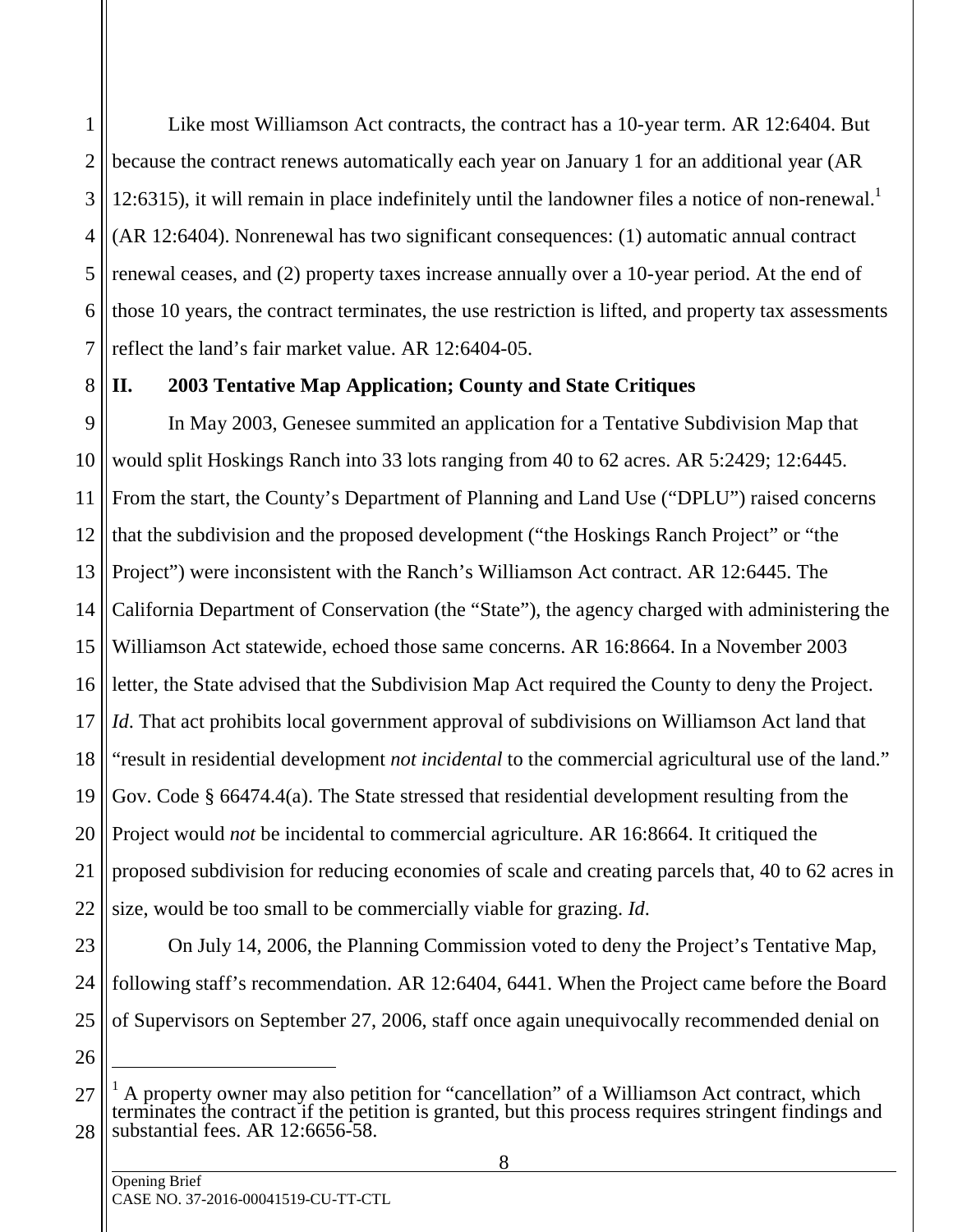1 2 3 4 the basis that the Project violated the Subdivision Map Act. AR 11:6082; 12:6403. In particular, staff noted that "there is no substantive basis" to determine that the Project's contemplated residential development would be "incidental to commercial agriculture." AR 12:6406. County Counsel agreed with this assessment. AR 14:7694.

5 6 7 8  $\mathbf Q$ 10 11 In response to staff's conclusion that the Project violated the law, Genesee had proposed creating an easement that would prohibit residential development on the lots as long as the ranch's Williamson Act contract remained in place. AR 12:6407-08. Yet DPLU noted in its staff report that even with a "no-build" easement, the Project would still violate the Subdivision Map Act because the subdivision would *result* in residential development not incidental to commercial agriculture, even if the easement would delay construction of the residences. AR 12:6408-09, 6446; *see also* AR 12:6404.

12 13 14 The Board declined to approve Genesee's proposed Tentative Map. Instead, it voted to continue the item, directing staff to work with the applicant to see whether the Project could be made to comply with state law. AR 12:6305-12; *see also* AR 11:6082.

# **III. Updated Tentative Map and Project Application**

16 17 18 19 20 21 22 23 24 25 26 27 Over the next several years, the County and Genesee corresponded about problems with the Project. *See, e.g*., AR 13:7175-14:7311; 14:7335-63, 7395-7488. Even as the applicant reduced the number of lots in the proposed subdivision from 33 to 30 and then to 28 lots (AR 7:3667), County staff continued to emphasize that the Project complied with neither the Subdivision Map Act nor the site's Williamson Act contract. Staff's correspondence stressed that residential development on the site would not be merely incidental to agricultural uses. AR 13:7178-79, 7202-03; 14:7301, 7338-39, 7404-05, 7408, 7526, 7535; *see also* AR 14:7547-48. Staff cited several reasons for this conclusion, including that only a small portion of each lot would be used for agriculture and that it was unclear whether the Project site had sufficient groundwater to support crop cultivation. AR 13:7178-79, 7212. It indicated that the best option would be for Genesee to "withdraw the project, wait the ten years for non-renewal, and reapply when the property is no longer subject to a Williamson Act Contract." AR 13:7179.

28

15

In October 2013, the County circulated the Project's draft environmental impact report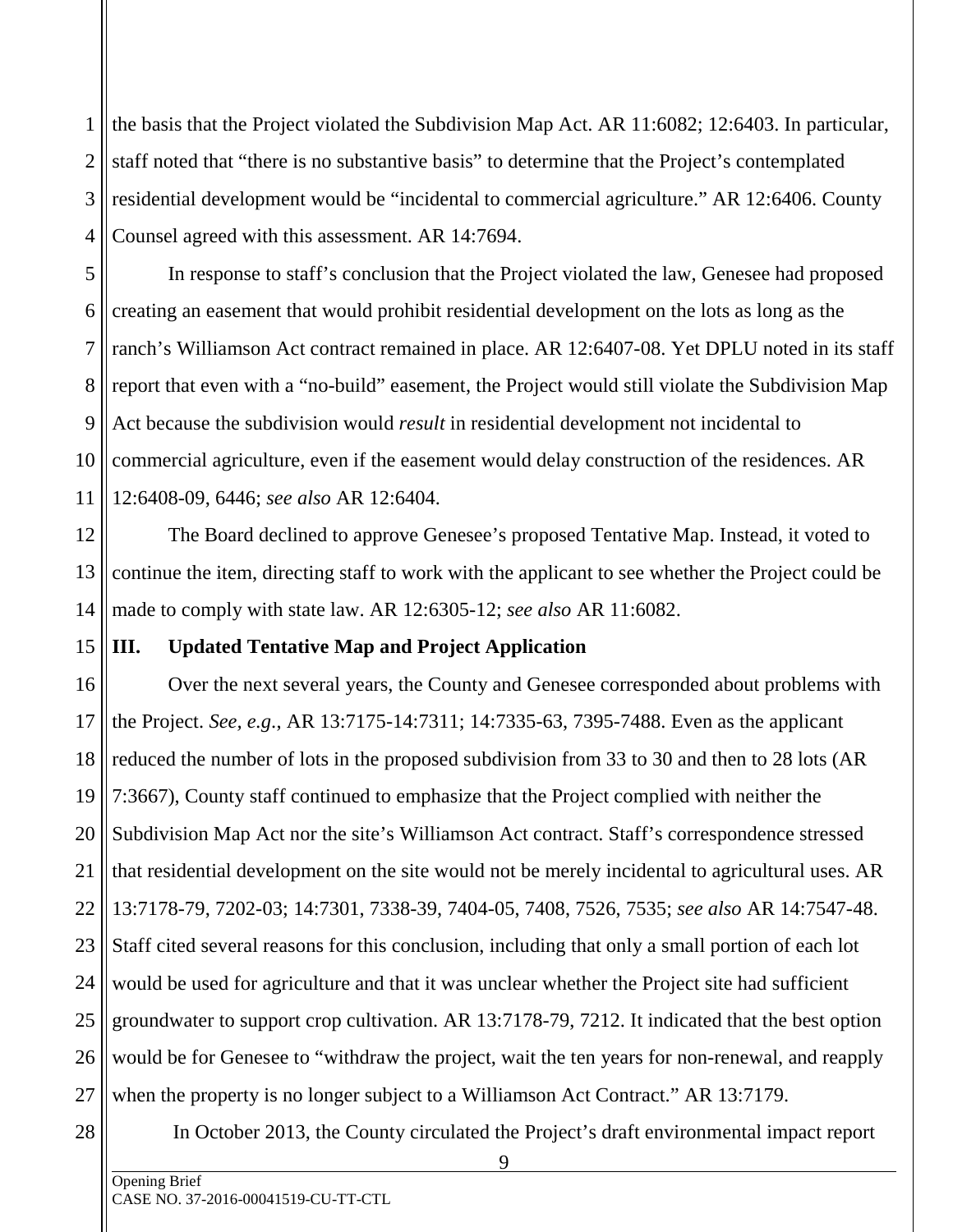1 2 3 4 5 ("DEIR") for public review and comment. AR 13:7149. In the almost seven years between the Board of Supervisors hearing on the prior version of the Project and the DEIR circulation, Genesee had not filed for non-renewal of its Williamson Act contract. AR 12:6480. The EIR makes clear that Genesee has no plans to initiate non-renewal before selling the subdivided lots. AR 5:2572, 2573.

6 7 8 9 10 In the DEIR, Genesee now proposed a 24-lot subdivision. AR 1:107. Although Genesee repeatedly insisted that the Project was an agricultural subdivision (*e.g.*, AR 10:5072; 12:6596), the EIR states clearly that "[t]he Proposed Project is a tentative map for a *residential subdivision*." AR 6:2799 (emphasis added). It outlines Project plans for private driveways, graded building pads for homes, and septic leach fields for those residences. AR 1:75, 78-87.

11 12 13 14 15 16 17 18 As the EIR describes, each of the subdivision lots would be divided into two main sections: (1) a residential development area where a residence and related structures could be built, a driveway and leach fields constructed, and crops potentially planted (*see* AR 6:3207; 1:78-87; 5:2572), and (2) a fenced-off "open space easement" where cattle could graze but where no structures, crop cultivation, or grading would be allowed. (AR 1:28-29; 5:2520, 2569, 2572). The EIR proposes that future owners of each of the 24 lots would jointly graze a herd of 60 to 80 cattle, an operation directly managed by a local rancher with input from a subdivision homeowners association. AR 1:241; 5:2572; 6:3195, 3202, 3204, 3208.

19 20 21 22 23 24 25 The EIR also suggests that future lot owners might establish vineyards or orchards in the development areas on their lots to satisfy the Williamson Act contract's requirement that the land be kept in agriculture. AR 7:3669-70. However, the EIR's groundwater analysis only assesses whether groundwater on site could meet the minimum needs of 24 *residences* and up to 80 head of cattle grazed across the entire site. AR 6:2832; *see also* AR 12:6649-50; 13:6824. It does not assess groundwater needs for cultivating crops (*see* AR 8:3929), even though County staff had requested that it do so. (AR 13:7212).

26 27 28 Petitioner Cleveland National Forest Foundation submitted comments on the final EIR noting that the project violated the Williamson Act and Subdivision Map Act because the residential subdivision would not be incidental to on-site agricultural operations. AR 15:7947-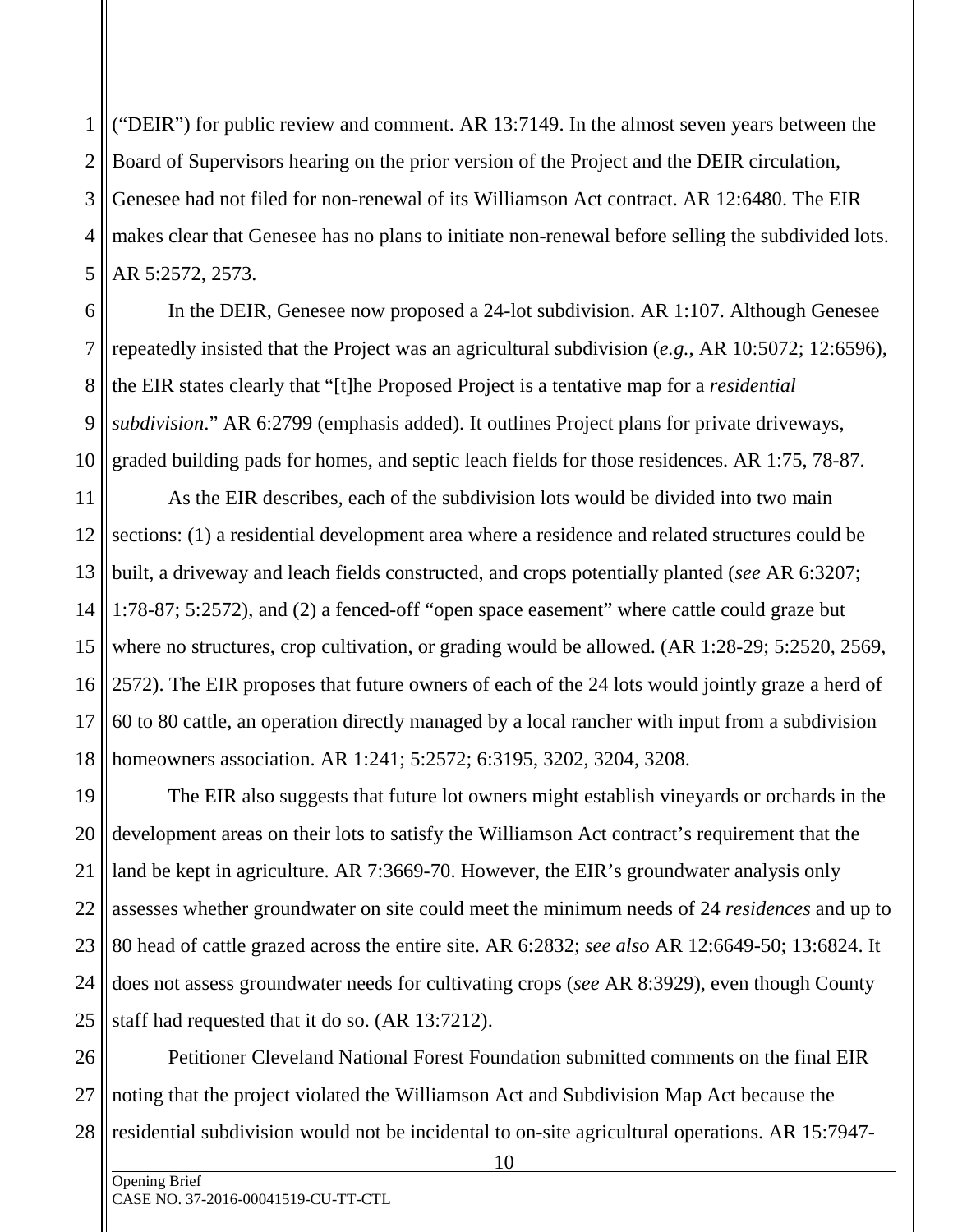1 2 3 49. Many local residents also submitted comments critiquing the Project's potential negative impact on groundwater. *See, e.g*., AR 16:8390, 8728-8731, 8763. Several reported that their or their neighbors' wells had recently gone dry. AR 16:8403, 8736-37, 8796, 8838.

4

# **IV. County Review and Approval of the Project**

5 6 7 8 9 10 11 12 13 14 When the Project came before the Planning Commission for a hearing on February 5, 2016, County staff abandoned the critiques they had raised so forcefully in 2006: staff now concluded that the Project complied with the Williamson Act contract and the Subdivision Map Act, and recommended Project approval. AR 11:6083. The staff report for the hearing describes agricultural uses that might be possible on the subdivided lots (AR 11:6083-84) and concludes, in a complete turnaround from prior staff analyses, that "[s]ingle family homes would remain incidental to the agricultural use of each lot." AR 11:6078. The report does not explain how or why these uses would be incidental to agriculture, or how the Project differed from previous versions that garnered the opposite conclusion. The Planning Commission voted to approve the Project. AR 9:4855-56.

15 16 17 18 19 20 21 22 The Project as approved by the Planning Commission included conditions for Tentative Map approval that had not been mentioned in the EIR: a recorded "Declaration of Restrictions" and an "Agricultural Use Easement" held by the County (collectively, "the Development Restrictions") that would prohibit home construction on the subdivided parcels so long as the Williamson Act contract remains in place. AR 1:9, 11, 45-47; 12:6083. These provisions were functionally identical to the restrictive "no-build" easement that Genesee had proposed back in 2006. *See* AR 12:6407-08, 6408-09, 6446, 6404. Staff rejected the easement for not remedying the Project's Williamson Act and Subdivision Map Act violations. *Id*.

23 24 25 Three days after the Planning Commission vote, the County received a letter from the State, again stating that the proposed subdivision was inconsistent with the Williamson Act and the Subdivision Map Act. AR 10:5047-48.

26 27 28 Concerned residents brought this letter to the Planning Commission's attention at three subsequent Planning Commission meetings. AR 12:6566-69, 6553, 6556. Staff explained that the item was now in the "jurisdiction of the Board of Supervisors" and that the Commission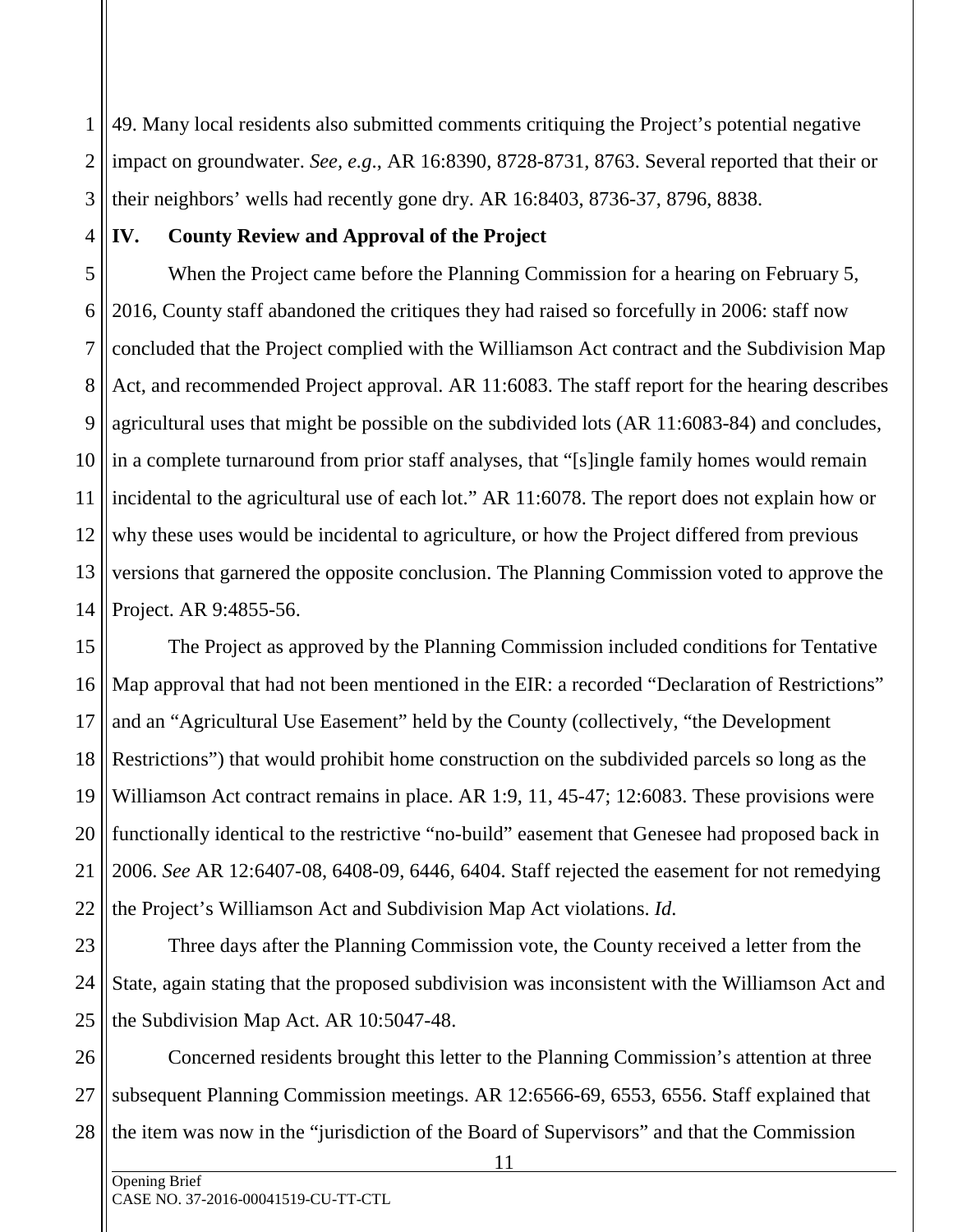1 2 3 4 could not reconsider its prior decision. AR 12:6569-70. Commissioners expressed concern, however, about not having known of the DOC's position when making their decision on the Project. *See, e.g*., AR 12:6558 (Commissioner commenting "it was a letter from a State agency that was material in the decision-making that got right to the heart of the matter").

5 6 7 8 9 10 11 12 13 14 At the Board hearing, several speakers, including Petitioners, criticized the Project as violating the Williamson Act and Subdivision Map Act. AR 12:6500-02, 6484-85, 6488-89. The director of the San Diego County Farm Bureau testified that "[a]pparently the developer wanted the best of all wor[l]ds[:] the Williamson Act contract advantages and the ability to continue to process [the Project] through the County of San Diego." AR 12:6482-83; *see also* AR 15:8141. When the Board questioned Genesee's counsel on why the developer did not simply begin the process of terminating the Williamson Act contract in 2006, after the Board declined to approve the Project, counsel noted that if he had a "time machine" things might have been done differently. AR 12:6480. He then shared that Genesee has stressed from the outset that it does not intend to "get out of the Williamson Act." *Id*.

15 16 17 18 19 20 21 22 Petitioner Cleveland National Forest Foundation submitted comments in advance of the hearing, explaining that Project approval would violate CEQA. These comments noted that the FEIR's project description was incomplete and misleading, given that it never analyzed the newly required Declaration of Restrictions, which had changed the Project to one where Williamson Act protections for agriculture had to be discontinued before homes could be built. AR 15:7949-50. They also noted that the Declaration of Restrictions rendered the EIR's agricultural resources analysis meaningless and its climate change analysis irrelevant, and that the EIR's groundwater analysis was inadequate. AR 15:7950-52.

23 24 25 26 27 28 The Board voted to approve the Project (AR 12:6522), and (1) certified Project's EIR as adequate under CEQA; (2) adopted a resolution conditionally approving the Tentative Map, including the Development Restrictions; (3) approved an amendment to the site's Williamson Act contract lowering the minimum parcel size to 40 acres; and (4) approved a \$750,000 defense and indemnification agreement for Genesee to indemnify the County in litigation related to the Hoskings Ranch Tentative Map. AR 9:4855-56. Petitioners timely filed this action.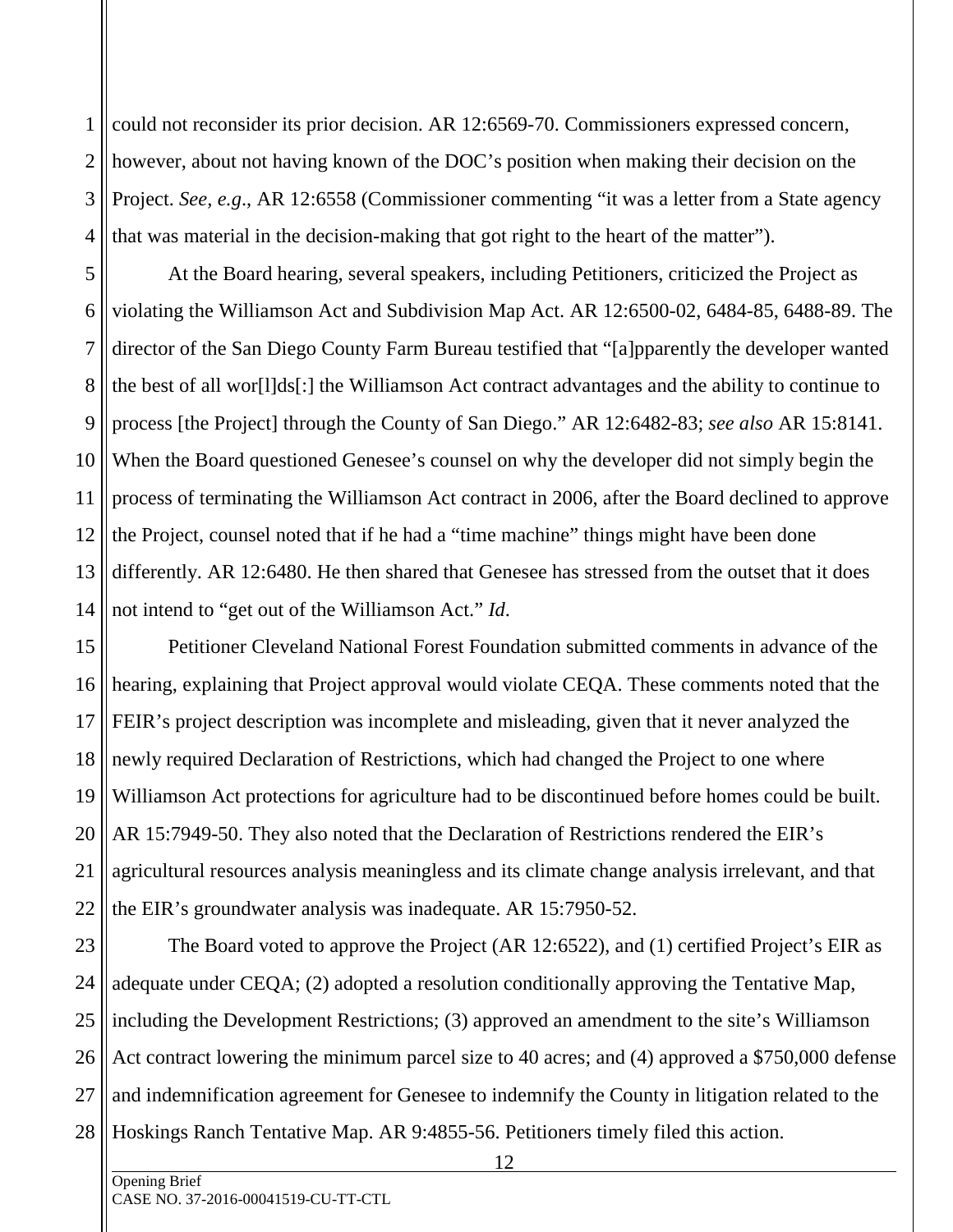#### **STANDARD OF REVIEW**

# **I. Standard of Review for Subdivision Map Act Claim**

This action seeks a judicial resolution of whether the County violated the Subdivision Map Act in approving a tentative map on the Hoskings Ranch site, which is covered by a Williamson Act contract. In examining the application of the statutes to known facts, it presents a mixed question of law and fact, which this Court reviews de novo. *See Crocker National Bank v. City and County of San Francisco* (1989) 49 Cal.3d 881, 888 (explaining that where, as here, "the inquiry requires a critical consideration, in a factual context, of legal principles and their underlying values, the question is predominantly legal and its determination is reviewed independently").

#### 11 **II. Standard of Review for CEQA**

12 13 14 15 16 17 18 19 CEQA's dual standard of review is well-settled: a court will "determine de novo whether the agency has employed the correct procedures, 'scrupulously enforc[ing] all legislatively mandated CEQA requirements,'" while according "greater deference to the agency's substantive factual conclusions." *Banning Ranch Conservancy v. City of Newport Beach* (2017) 2 Cal.5th 918, 935 (citations omitted). Whether an EIR "omit[s] essential information," or fails to address an issue, is a procedural issue subject to de novo review. *Id*. Claims that a project description is misleading or erroneous are reviewed de novo. *See Communities for a Better Environment v. City of Richmond* (2010) 184 Cal.App.4th 70, 82-83.

20 21 22 23 24 25 26 Here, Petitioners challenge the EIR's failure to describe accurately the Project that the County approved and its reliance on a legally invalid threshold of significance. Petitioners additionally argue that the EIR entirely failed to consider key questions regarding environmental impacts. The CEQA causes of action thus do not dispute the County's weighing of evidence, but rather challenge "whether the EIR is sufficient as an informational document." *Kings County Farm Bur. v. City of Hanford* (1990) 221 Cal.App.3d 692, 711. Accordingly, the Court must review these claims de novo, as a matter of law. *Banning Ranch*, 2 Cal.5th at 935.

27 / / /

1

2

3

4

5

6

7

8

9

10

28 / / /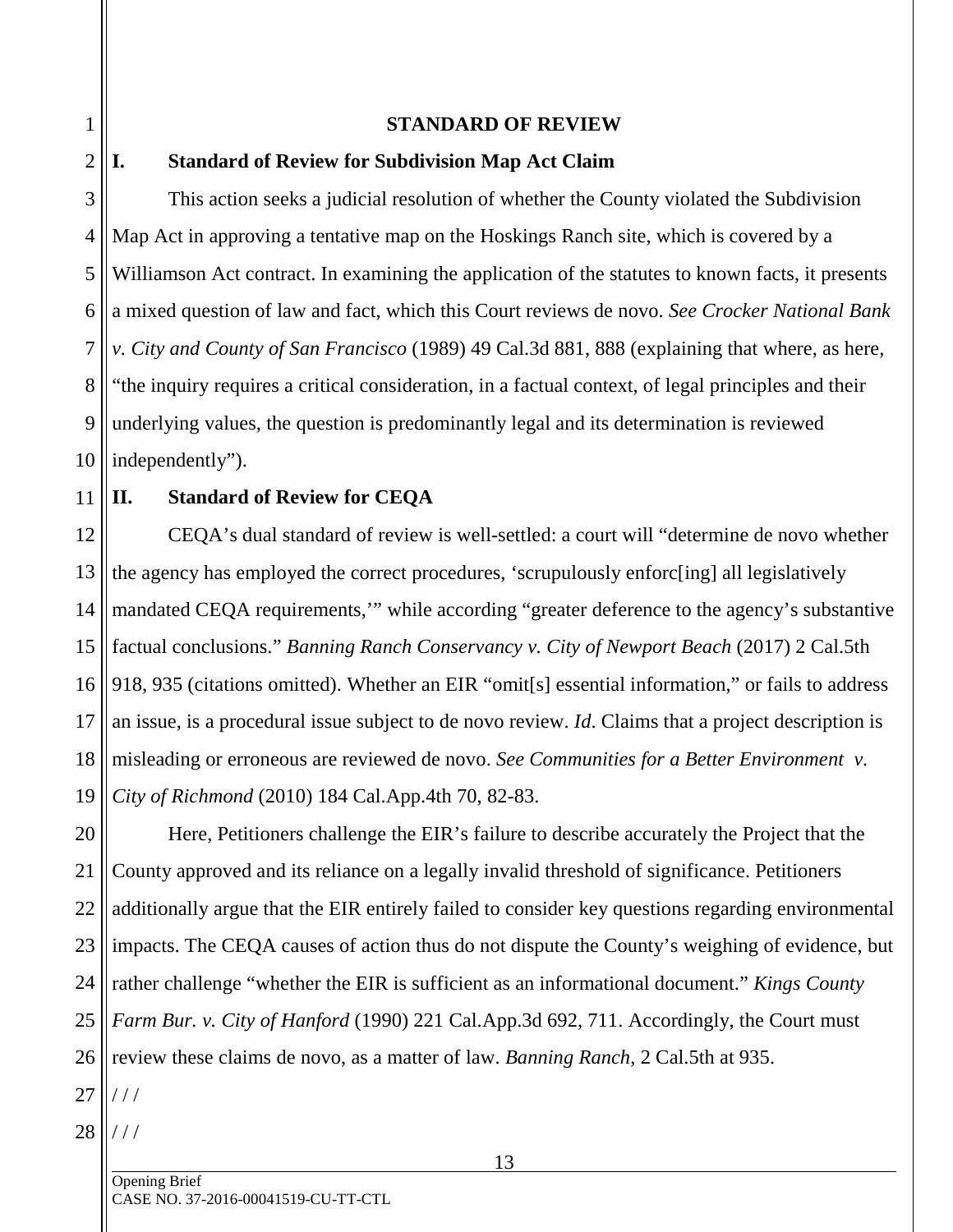#### **ARGUMENT**

# **I. The County Violated the the Subdivision Map Act in Approving the Hoskings Ranch Project**

#### **A. The Project Proposes a Residential Subdivision Not Incidental to Commercial Agriculture, in Violation of the Subdivision Map Act.**

5 6 7 8 9 10 11 12 13 The Subdivision Map Act restricts subdivisions of land subject to a Williamson Act contract. Specifically, Government Code section 66474.4(a) requires that a local government deny a tentative map for a subdivision of contracted land that "will result in residential development not incidental to the commercial agricultural use of the land." "[S]ubdivision of [contracted] lands for residential purposes is prohibited by both the Williamson Act and by Section 66474.4 of the Government Code . . . ." Ch. 1018, Stat. of 1999, § 15, at 7851 (provided at AR 10:5044.)); *see also* 75 Ops. Cal. Atty. Gen. (1992) 278, 285-86 ("The subdivision of land which is subject to a Williamson Act contract would generally not serve the primary goal of the Williamson Act to promote the conservation of agricultural lands.").

14 15 16 17 18 19 20 21 Here, the County approved a predominantly residential subdivision on contracted land in plain violation of the law. The EIR itself admits that the Project's tentative map is for a "residential subdivision." AR 6:2799; *see also* AR 7:3378 (categorizing development as "Estate Residential"), 3839 ("The proposed project would be a rural residential development . . . ."), 3840 (same). The Project would divide the land into 24 lots to be sold off to independent owners, each with a designated building pad for a home, a septic leach field and well, and a driveway. AR 1:75, 78-89. The subdivision further reserves land for internal roads to provide each homeowner access to his or her lot. *Id*.

22 23 24 25 26 The subdivision is, on its face, a residential development, where homes are the main use. The County and Genesee nonetheless claim that homes built on a subdivided Hoskings Ranch would be merely "incidental" to commercial agriculture, thus allowing approval despite the Subdivision Map Act. AR 1:8. They are transparently wrong. The uncontested factual record demonstrates that this is a primarily residential project.

27 28 The Department of Conservation, the state agency charged with administering the Williamson Act, saw through the County's spurious claim that agriculture will "predominate"

1

2

3

4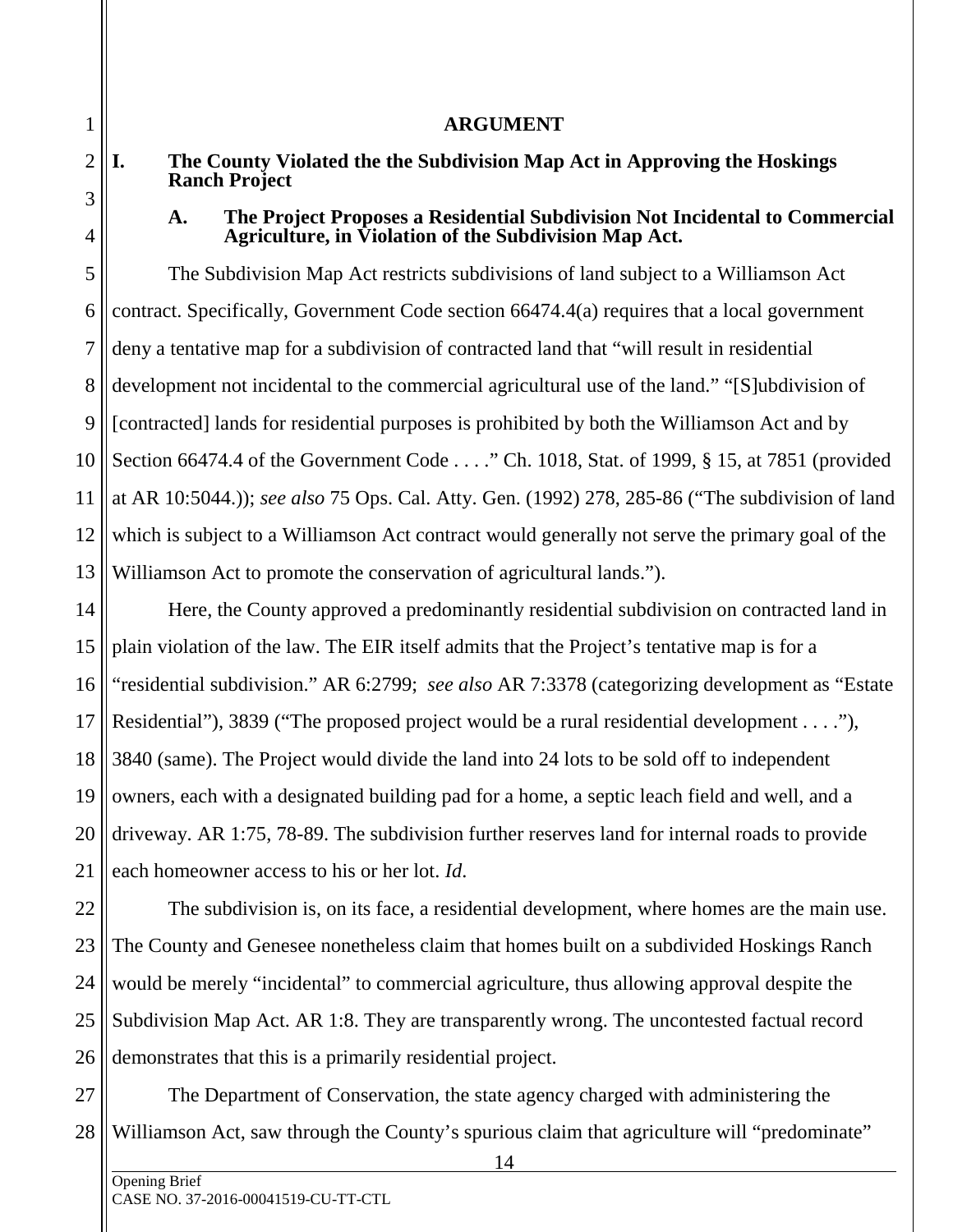1 2 3 4 5 6 7 8 9 10 11 the Project, warning the County that "residential development which will follow this subdivision cannot be considered incidental." AR 10:5048. The County's own staff previously came to the same conclusion. In 2006, staff reported that "[n]o evidence has been provided showing that commercial agriculture will be facilitated by dividing the 1,461.5-acre property" into smaller lots. AR 12:6406. "[T]he subdivision design," the staff report continues, "is clearly to facilitate residential development, not commercial agriculture." *Id.* "Any agricultural use which would potentially be developed on any of the [] proposed lots would *not* be the primary use of the lot, to which residential use would merely be 'incidental.'" *Id.* (emphasis added). Staff followed up with the same conclusion regarding a 2011 version of the Project. AR 13:7178-79 (Dec. 28, 2011 letter from DPLU to Genesee emphasizing that the Project would violate Section 66474.4 of the Subdivision Map Act).

12 13 14 15 16 17 18 Nothing about the Project can explain the County's changed position. The rejected 2006 version proposed an easement barring homebuilding while the Williamson Act contract is in force (AR 12:6407-08). The Development Restrictions attached to the approved 2016 version include that easement plus a "Declaration of Restrictions" doing the same thing. AR 1:8-9, 11, 45-47. Genesee proposes a joint cattle grazing program for the ongoing agricultural use of portions of the property (AR 1:241; 5:2572; 6:3195, 3202, 3204, 3208), but as discussed below, that proposal cannot transform the homes into uses "incidental" to agriculture.

19 20 The County was right the first time: this is a residential subdivision in which houses will dominate. It cannot survive the Subdivision Map Act's prohibition on approving such a project.

21 22

**B. Ongoing Agriculture on the Property, if Any, Will Not Transform this Residential Subdivision into an Agricultural Project with Incidental Housing.** 

23 24 25 26 27 28 Nothing in the record before the Court can overcome the common-sense conclusion that this is a residential subdivision, rather than one where residential use is incidental to agriculture. To justify approving the Project, the County found that future residences in the subdivision would be incidental to agriculture because the "predominate feature of the Project is the establishment in perpetuity of extensive natural resources in open space, the continuing agricultural grazing and breeding operations facilitated by the Project design, as well as areas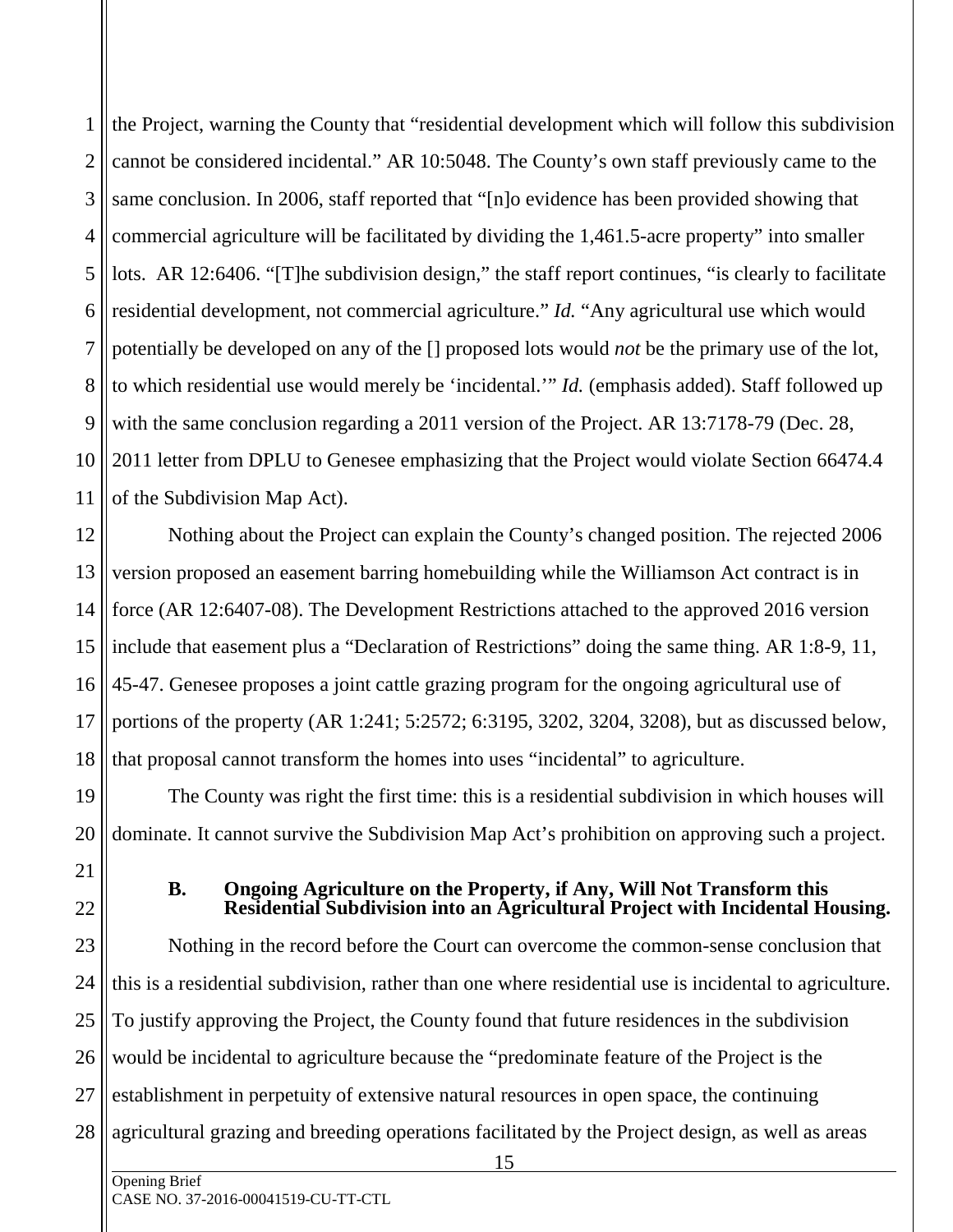1 2 3 established on each parcel (averaging 8.35 acres) intended to support small scale agricultural and farming operations . . . ." AR 1:8. None of these factors establish that the residential development is incidental.

4 5 6 7 Initially, the County's reliance on the open space features of the Project is a red herring. In order to subdivide the property, the County must determine that "residential development [is] not incidental to the *commercial agricultural* use of the land." Gov. Code § 66474.4 (emphasis added). The development's relationship to open space is irrelevant.

8 9 10 11 12 13 14 15 Neither Genesee nor the County offer any positive argument that subdividing the land into 24 lots would assist or promote such agricultural use. As the State observed, the "proposed subdivision . . . has no relevance to the existing commercial agricultural use of the land." AR 10:5048. Indeed, the County's findings in support of its Project approval simply assert that the open space and agricultural uses on the Project site are "predominate." AR 1:8. The County appears to lose sight of what it is actually approving: a subdivision map that will allow the sale of lots and construction of homes and infrastructure. Its findings do nothing to explain why the residential uses that this map entitles are merely incidental to the uses on the land today.

16 17 18 19 20 21 22 If the existing agricultural use were the chief purpose of the Project, leaving the land free of 24 building pads, driveways, and leach fields would be the most efficient way to maintain that agricultural operation. Instead, Genesee proposes to limit the area available to the grazing operation, put the operation under a complex joint management system, give it new neighbors whose sensibilities may be tread upon, and—last but not least—remove the Williamson Act tax breaks intended to keep such ranching viable. The residential development is not incidental to the grazing operation, but will dominate and harm it.

23 24 25 26 27 28 Agriculture, by contrast, is a subordinate use of the property. Residents would be irrelevant to the proposed joint grazing operation. The EIR describes the joint grazing proposal as "a gentleman farmer model" where residents might appreciate the "rural feel" of the site, but would have no "day to day involvement" in the grazing operation on their property. AR 5:2573. Rather, the grazing program would "be operated and managed by local professional ranchers." AR 5:2572. Residents wishing to be involved in cattle ranching would do so through a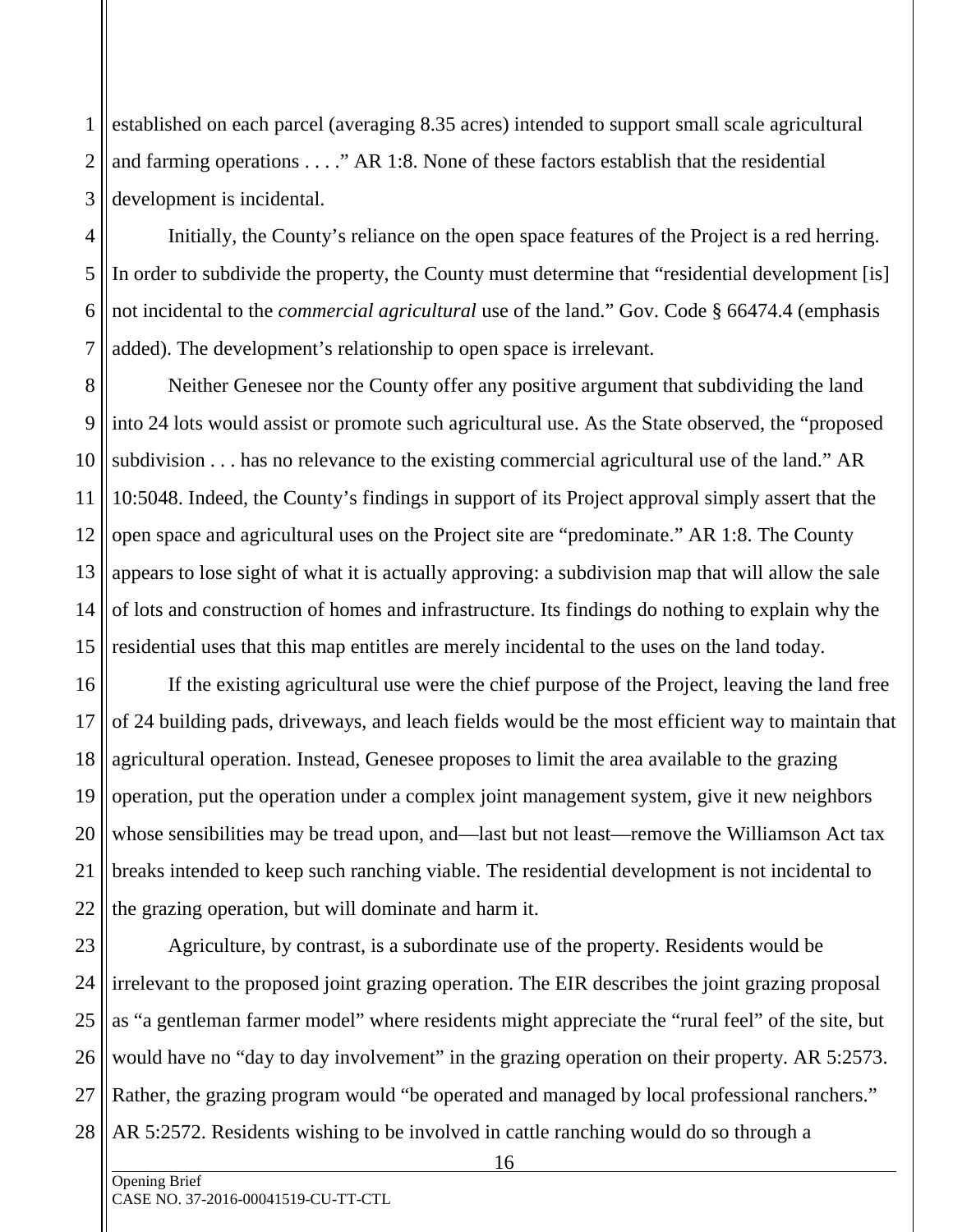1 2 3 4 5 subdivision homeowners association, or through quarterly grazing management meetings. AR 6:3208. They would be participating as homeowners, not ranchers; they would be living in a residential subdivision, not on an agricultural operation. The grazing proposal, moreover, is just that: a proposal. Nothing in the Project approval makes it mandatory. The County could not rely on this scheme to draw any conclusion about the future use of the Project site.

6 7 8 9 10 Uncontested evidence also contradicts the County's finding that a primary purpose of the Project is to foster small farming operations on each lot. *See* AR 1:8. The finding claims that "each parcel" could support "small scale" agriculture. *Id.* The EIR suggests that this would entail crops such as grapes or tree fruit. AR 7:3669-70. The EIR goes on, however to demonstrate that not all the subdivided lots could support crop cultivation. AR 7:3689.

11 12 13 14 15 16 17 Moreover, the EIR's groundwater assessment, by its own terms, included *no* analysis of whether the site's low-yielding wells had sufficient water to "transition to more intensive activities such as orchards or vineyards." AR 7:3670; *see* AR 8:3929. Instead, it looked only at whether on-site groundwater could meet the minimum needs of 24 residences and up to 80 head of cattle, and found that many wells on the site just barely met the County's absolute minimum requirement—three gallons per minute—for water yields to support residences. AR 7:3662; 6:2832; *see also* AR 12:6649-50, 13:6824.

18 19 20 21 22 23 24 25 The County's findings, moreover, rely on the Development Restrictions to ensure "the continuation of agricultural uses" on site. AR 9:4857. These findings are factually incorrect. The Development Restrictions will allow (but not require) agricultural uses while the Williamson Act contract is in place, while barring home construction. AR 1:8-9, 11, 45-47. They do nothing to ensure that grazing will continue after the contract is terminated and homes are built. Without the tax support from the contract, there is little reason to believe grazing—which was "not economically viable" just eleven years ago (AR 12:6406)—will continue. Once they are built, the houses will surely be the dominant use of the site, if not the only use.

26 27 28 Commercial agriculture on individual lots is infeasible. It is mere window dressing and cannot justify the Project as an agricultural subdivision with incidental residences. Hoskings Ranch is a residential subdivision, where homes are the primary use and agriculture is, at most, a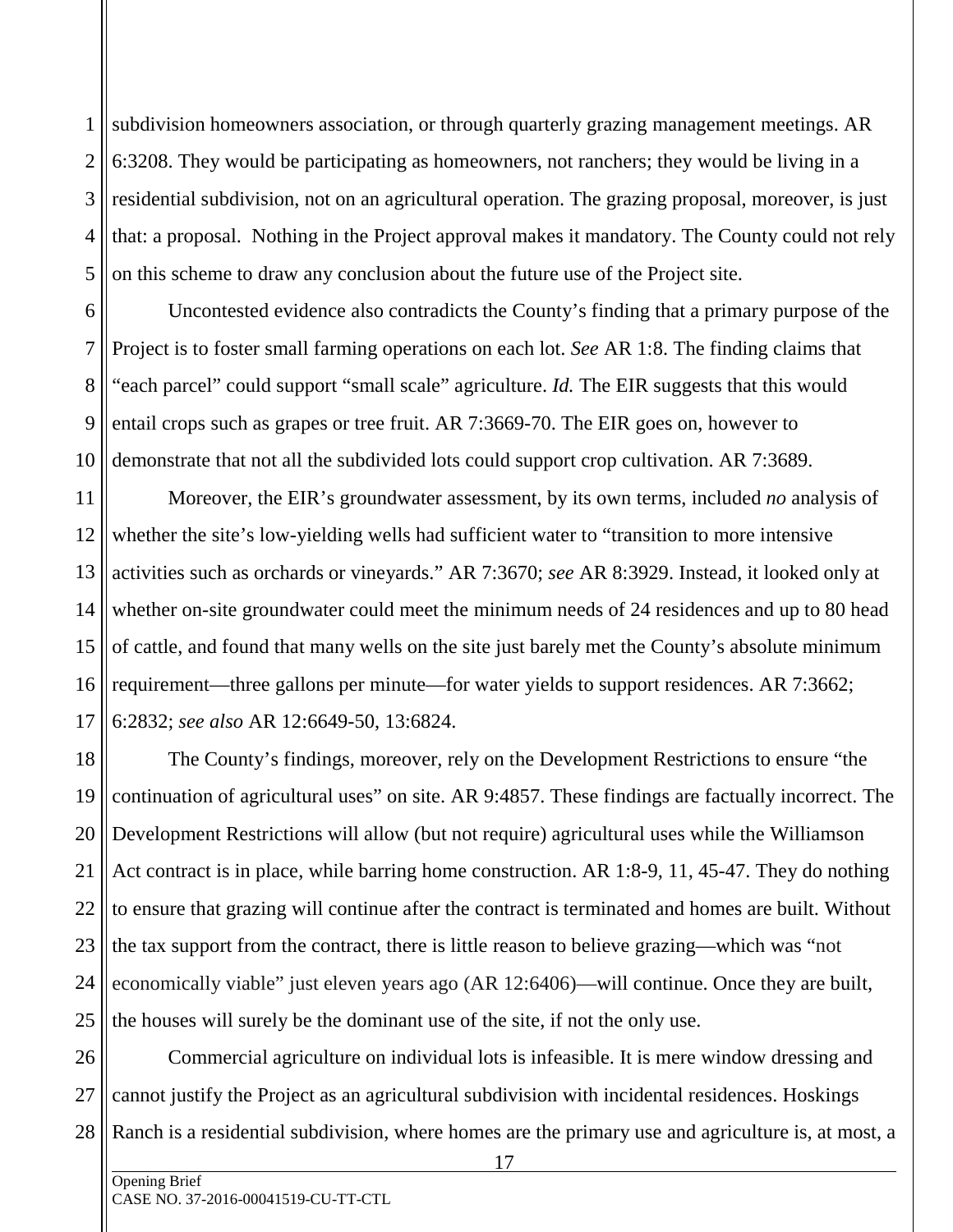1 2 hobby for "gentleman farmers." The County's approval violated the Subdivision Map Act and must be invalidated.

3

4

#### **C. The Subdivision Undermines the Williamson Act's Purpose of Protecting Agriculture.**

5 6 7 8 9 10 11 12 13 14 15 16 By approving a residential subdivision where future homes will be irrelevant to commercial agriculture, the County has obstructed the Williamson Act's purpose. The Williamson Act was enacted in 1965 to reduce the property tax burden on farmers and ranchers and thus help halt the "rapid and virtually irreversible loss of agricultural land to residential and other developed uses." *Sierra Club v. Hayward* (1981) 28 Cal.3d 840, 850, 863; *see also Lewis v. City of Hayward* (1986) 177 Cal.App.3d 103, 108; Gov. Code § 51220. At the time, county tax assessors were required to assess all land based on its "highest and best use," or market value, which often exceeded a given parcel's value as agricultural land, especially for parcels in areas experiencing rapid growth and development. *Lewis*, 177 Cal.App.3d at 108; *see also Dorcich v. Johnson* (1980) 110 Cal.App.3d 487, 492. "As property assessments and taxes increased, many agricultural landowners were forced to discontinue farming and sell or convert their land to urban development." *Dorcich*, 110 Cal.App.3d at 492.

17 18 19 20 21 22 23 24 25 The Act creates a mechanism to counter this problem. Farmers and ranchers can enter into enforceable contracts with their county governments under which they commit to restricting their land to agricultural or compatible uses for 10 or more years; in return, their land is assessed solely for its agricultural value. *Honey Springs Homeowners Assn. v. Bd. of Supervisors* (1984) 157 Cal.App.3d 1122, 1131; *Sierra Club*, 28 Cal.3d at 851. Contracts are automatically renewed each year for an additional year and can continue indefinitely until a contract is placed in nonrenewal. *Lewis*, 177 Cal.App.3d at 109; Gov. Code. § 51245. Even after the nonrenewal notice is filed, the contract's land-use restrictions still apply, and the landowner may not develop the land for the rest of the contract period. *Sierra Club*, 28 Cal.3d at 852; Gov. Code § 51246(a).

26 27 28 The Act aims to protect agricultural land from development by giving financial assistance to ranchers and farmers who make "a long-term commitment to agriculture." *See Sierra Club*, 28 Cal.3d at 852. Genesee has done the opposite. By subdividing its land, it has instead made a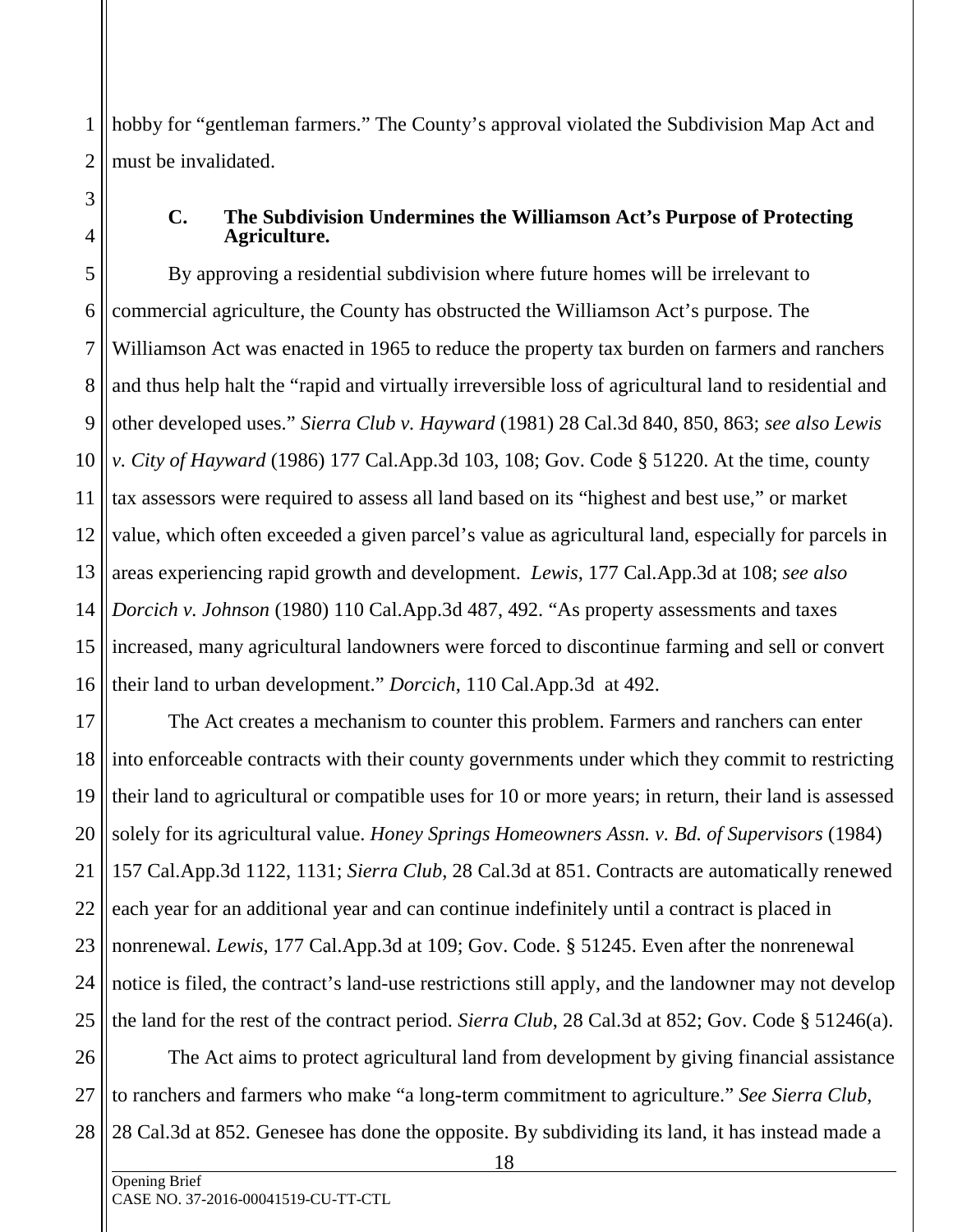1 2 3 commitment to residential development. And by approving Genesee's subdivision, the County allows Genesee to convert viable agricultural land to residential uses. This is exactly what the Williamson Act, and the accompanying provision of the Subdivision Map Act, aims to prevent.

4 5 6 7 8 9 In addition to improperly facilitating the conversion of agricultural land, the County's approval allows Genesee to take improper advantage of the Williamson Act's tax relief. The subdivision approval is a valuable entitlement to develop the land. Even as it holds this entitlement, the developer retains the tax benefit of the Williamson Act contract. Genesee has thus increased its lands' value while continuing to pay reduced taxes to the County. The fundamental unfairness to other taxpayers speaks for itself.

10 11 12 13 14 15 As the California Supreme Court has held, the Legislature's intent in passing the Williamson Act was not to "subsidize those who would subdivide. On the contrary, the overwhelming theme of the legislation is the need to preserve undeveloped lands in the face of development pressures." *Sierra Club*, 28 Cal.3d at 853. The Legislature made clear that the Act must be enforced consistent with the goal of preserving agriculture. Gov. Code § 51252. The County has given in to development pressure and abandoned its responsibility here.

#### **D. The Agricultural Use Easement and Declaration of Restrictions Do Not Cure the Project's Violation of the Williamson Act and the Subdivision Map Act.**

The County required as a condition of project approval Development Restrictions—the Agricultural Use Easement and the Declaration of Restrictions—prohibiting the construction of residences on the Project site while the Williamson Act contract is still in place. AR 1:8-9, 11, 45-47. These Restrictions effectively concede the point: the only reason to delay residential construction on the Project site is that such development is inconsistent with the Williamson Act contract and the Subdivision Map Act. Furthermore, rather than solving the Project's legal violations, the Restrictions in fact amplify them.

16

17

18

19

20

21

22

23

24

25

#### **1. The Project Approval Recreates a Loophole that the Legislature Closed in 1985 with the 3-Year Rule.**

26 27 28 The Subdivision Map Act provides a process for landowners, like Genesee, to seek approval for a residential subdivision before their property's Williamson Act contract has fully expired. Genesee and the County have not followed that process here, and cannot by proposing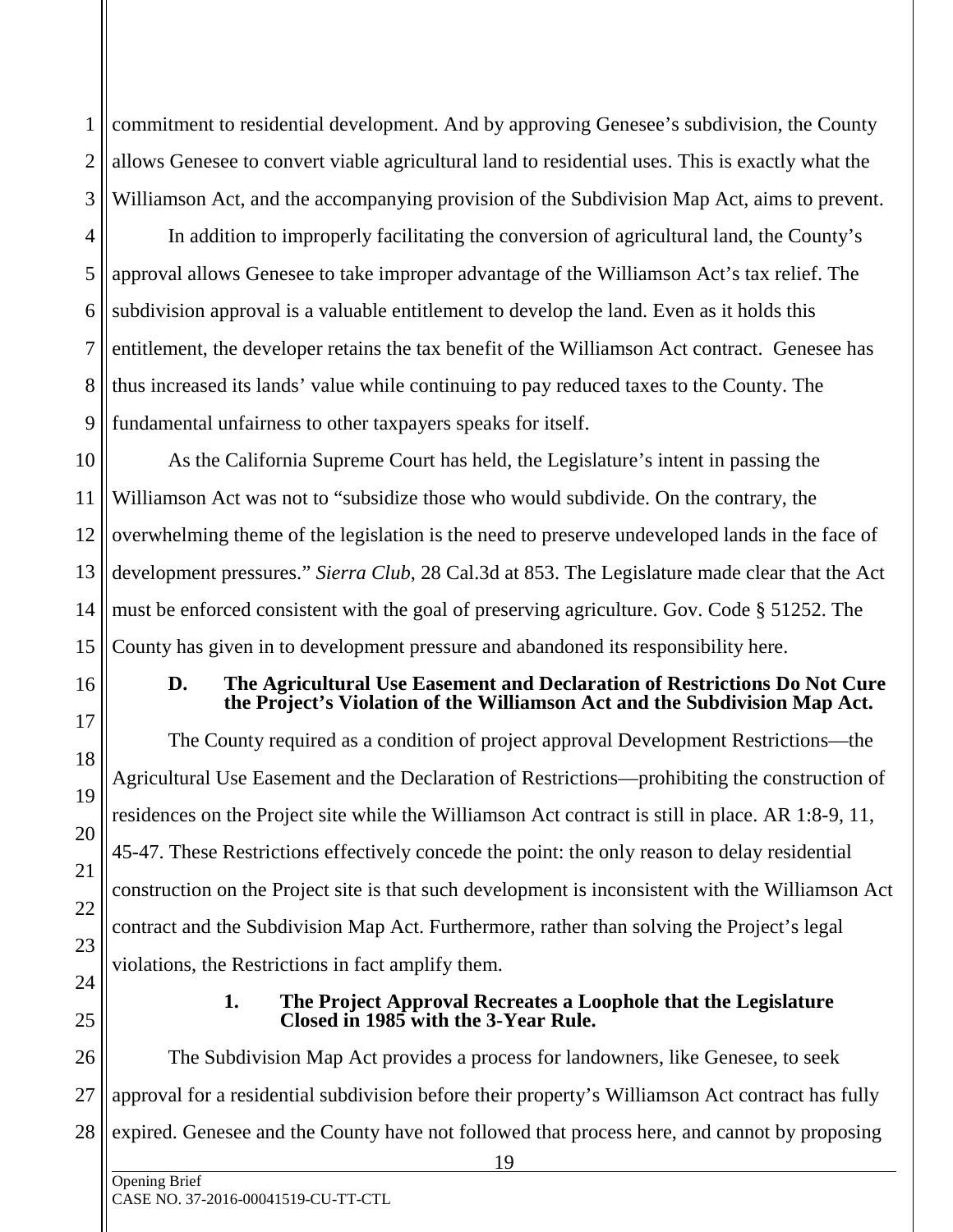1 2 and agreeing to the Development Restrictions (AR 12:6479) invent their own alternative procedure.

3 4 5 6 7 8 9 The Legislature recognized that some landowners with land under contract, like Genesee, might wish to transition from agriculture and to begin readying their land for development before their Williamson Act contract has expired. It laid out a clear process to facilitate this: Landowners must first put their contract in nonrenewal. *See* Gov. Code § 66474.4(e)(2). Once their contract has three or fewer years left in its term, subdivision restrictions are relaxed and a local government may approve their project's tentative map even when the resulting residences will not be incidental to continuing agricultural uses. *Id.*

10 11 12 13 14 15 16 17 18 19 Before the Legislature adopted this "3-year rule" through AB 1678 in 1985, subdivision of land under Williamson Act contract was required to create parcels large enough to support agriculture. Request for Judicial Notice in Support of Petitioners' Opening Brief ("RJN"), Exh. 1 at 2. Through an exception, developers could create smaller parcels, suitable for residential development, by filing for contract non-renewal and then immediately subdividing, even though the contract would then have nine years left to run. *Id.* For those nine years, developers could use "Williamson Act tax advantages to subsidize rural residential development." RJN, Exh. 2 at 3. AB 1678 closed that loophole by allowing subdivision of contracted land to create small parcels only when the contract had already been non-renewed and had three years or less to run. *Id.*.

20 21 22 23 24 25 26 27 28 Later amendments added to Section 66474.4(a)'s minimum parcel size requirement the requirement at issue here, the bar on subdivisions resulting in residential uses not incidental to commercial agriculture. RJN, Exh. 3 at 2, 11; *see also* RJN Exh. 4 at 6. The bar doesn't apply if the nonrenewal process has begun and there are only three years left on the Williamson Act contract. Here, however, the County has approved a subdivision entitling non-incidental residential development, but the Development Restrictions mean that the Williamson Act contract will be in effect for at least ten more years. For that entire time, Genesee will benefit from the subsidies that AB 1678 eliminated. The County's action effectively re-opens the loophole that AB 1678 closed.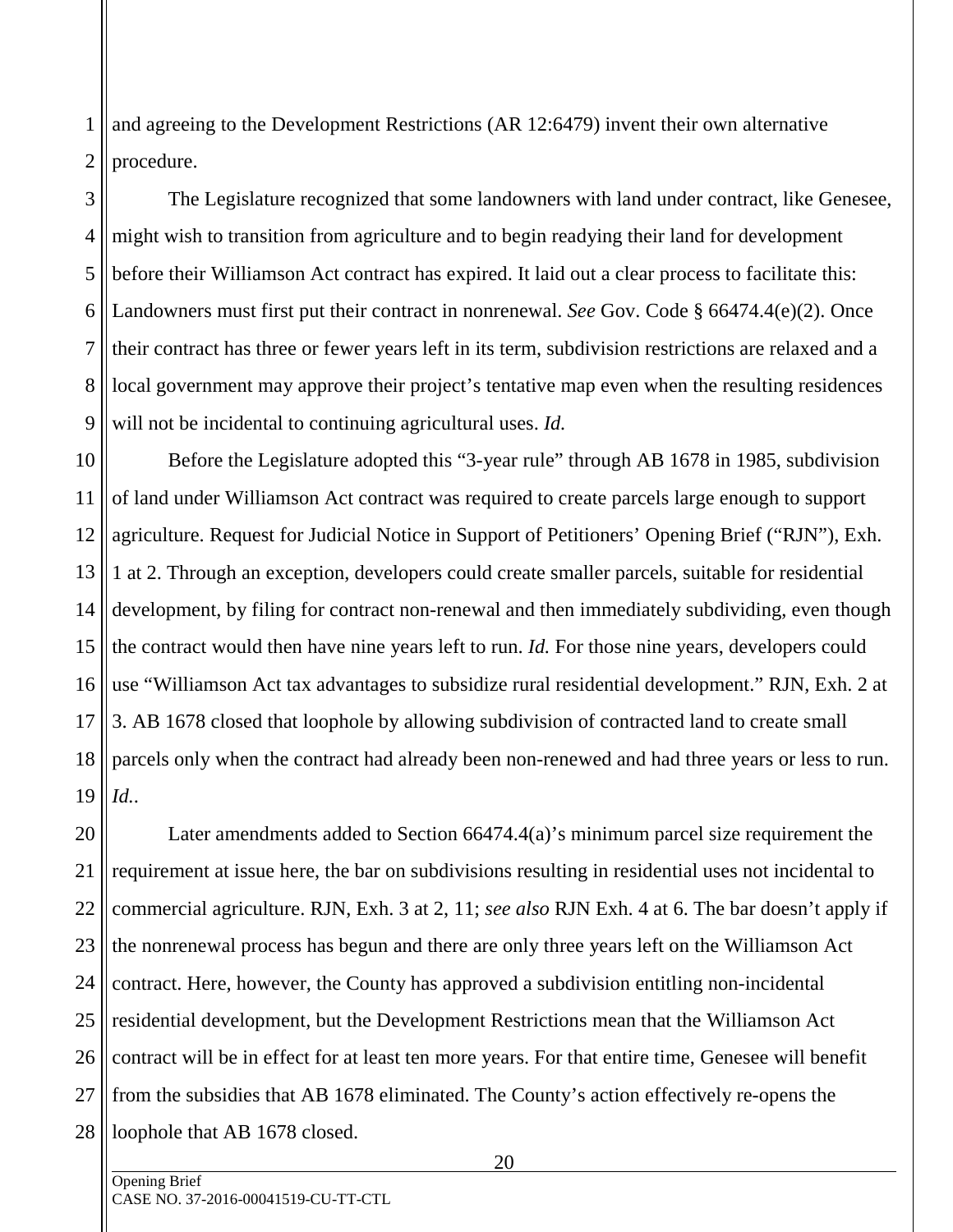1 2 3 4 5 6 7 Genesee chose not to use the tool that the Legislature provided. It could have filed for nonrenewal in 2006. Its subdivision plans could then have gone forward within three years of contract termination without violating the Williamson Act and Subdivision Map Act. Instead, the Development Restrictions allow Genesee to receive full agricultural tax breaks at taxpayer expense while obtaining entitlements that threaten the continued agriculture on the Project site. The Williamson Act was not intended to provide such a generous subsidy for developers. *Sierra Club*, 28 Cal.3d at 852.

8

9

#### **2. Section 66474.4 Bars Subdivision of Land Resulting in Residences Not Incidental to Commercial Agriculture, Not Just the Residences Themselves.**

10 11 12 13 14 15 16 17 18 19 20 Another provision of Section 66474.4 also bars this workaround. Section 66474.4 forbids any *subdivision* on contracted land that will "result in residential development not incidental to the commercial agricultural use of the land." Gov. Code 66474.4(a). The Development Restrictions delay home construction but do not delay the unlawful subdivision. If, as here, the subdivision is illegal because it results in residential uses, then delaying those uses makes no difference. As County staff correctly found with respect to a previously-proposed, similar restriction, "[t]he Subdivision Map Act's mandatory denial provision does not refer to temporary conditions. To be able to approve the subdivision, the County must be able to find that it will not result in residential development (unless it is incidental to commercial agriculture)." AR 12:6446 (emphasis in original). Such a finding is not possible here and the Development Restrictions do not make one possible.

- 21
- 22

#### **3. The Development Restrictions Create An Incentive for Future Lot Owners to Abandon Agricultural Uses.**

23 24 25 26 27 28 The Development Restrictions additionally undermine the Williamson Act by creating an incentive for future lot owners to abandon commercial agricultural uses on their parcels. The Development Restrictions force a lot owner who wishes to build a residence to first exit the Williamson Act contract. AR 1:8-9, 11, 45-47. Following such termination, the lot will be assessed at market value. This will increase property taxes on the lot, making continued agriculture less commercially viable. The Development Restrictions will force lot owners to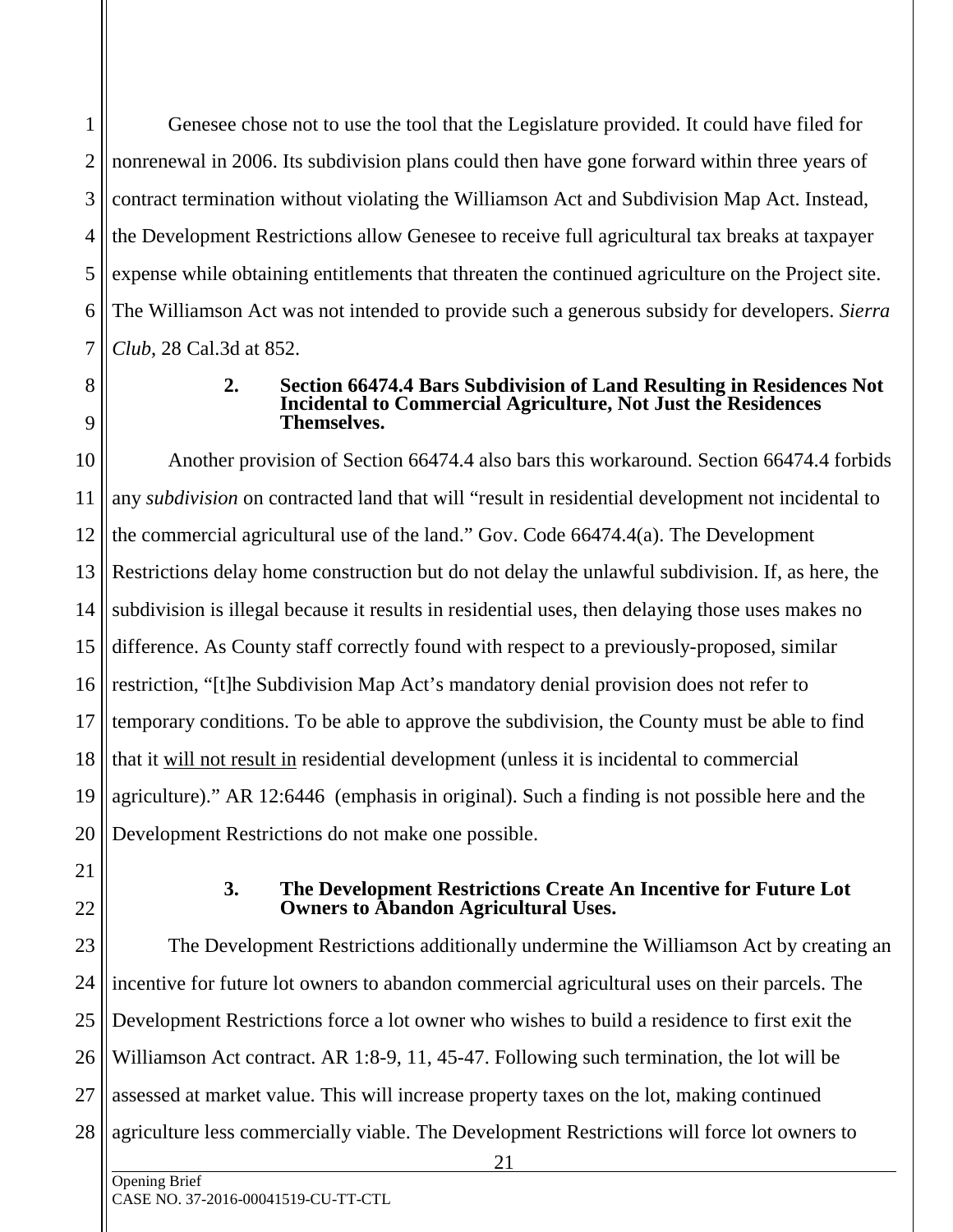1 2 3 4 5 6 7 choose between building a home and keeping the land in agriculture. In light of the subdivision's residential purpose, the choice is clear: owners will end their contracts and build their homes. The Development Restrictions therefore vitiate the County's claim that the Project "would preserve agricultural use on the site so that it remains ongoing and so the use continues subsequent to the proposed construction of single family homes." AR 11:6083. The Development Restrictions, far from ensuring statutory compliance, fly in the face of the Williamson Act.

8

#### **II. The County Violated CEQA in Approving the Hoskings Ranch Project**

## **A. The EIR's Misleading Project Description Violates CEQA, and Misrepresents the Project's Environmental Impacts**

The County approved a Hoskings Ranch Project that included the Development Restrictions, but the EIR supporting that approval analyzed a different project, one with no such restrictions. The mismatch between the approved Project and the EIR is a fatal flaw under CEQA, Public Resources Code sections 21000 et seq.

15 16 17 18 19 20 21 22 23 24 25 26 The EIR is "the heart of CEQA." *Laurel Heights Improvement Assn. v. Regents of University of California* (1988) 47 Cal.3d 376, 392 (citations omitted) ("*Laurel Heights I*"). It is "an environmental 'alarm bell' whose purpose it is to alert the public and its responsible officials to environmental changes before they have reached ecological points of no return." *Id.* As an essential part of this purpose, the EIR must accurately describe the Project it analyzes. *See* Cal. Code Regs., tit. 14 (CEQA "Guidelines") § 15378. CEQA requires an analysis of the "whole of the [project]," including reasonably foreseeable future activities related to the project. *Laurel Heights I*, 47 Cal.3d 3 at 395-96 ; Guidelines § 15378. "An accurate, stable, and finite project description is the *sine qua non* of an informative and legally sufficient EIR." *County of Inyo v. City of Los Angeles* (1977) 71 Cal.App.3d 185, 193. An EIR that does not meet this standard is "fundamentally inadequate and misleading." *San Joaquin Raptor Rescue Center v. County of Merced* (2007) 149 Cal.App.4th 645, 655-56.

27 28 The EIR's project description here violates CEQA. The EIR describes and analyzes a project fundamentally inconsistent with the project that the Board of Supervisors ultimately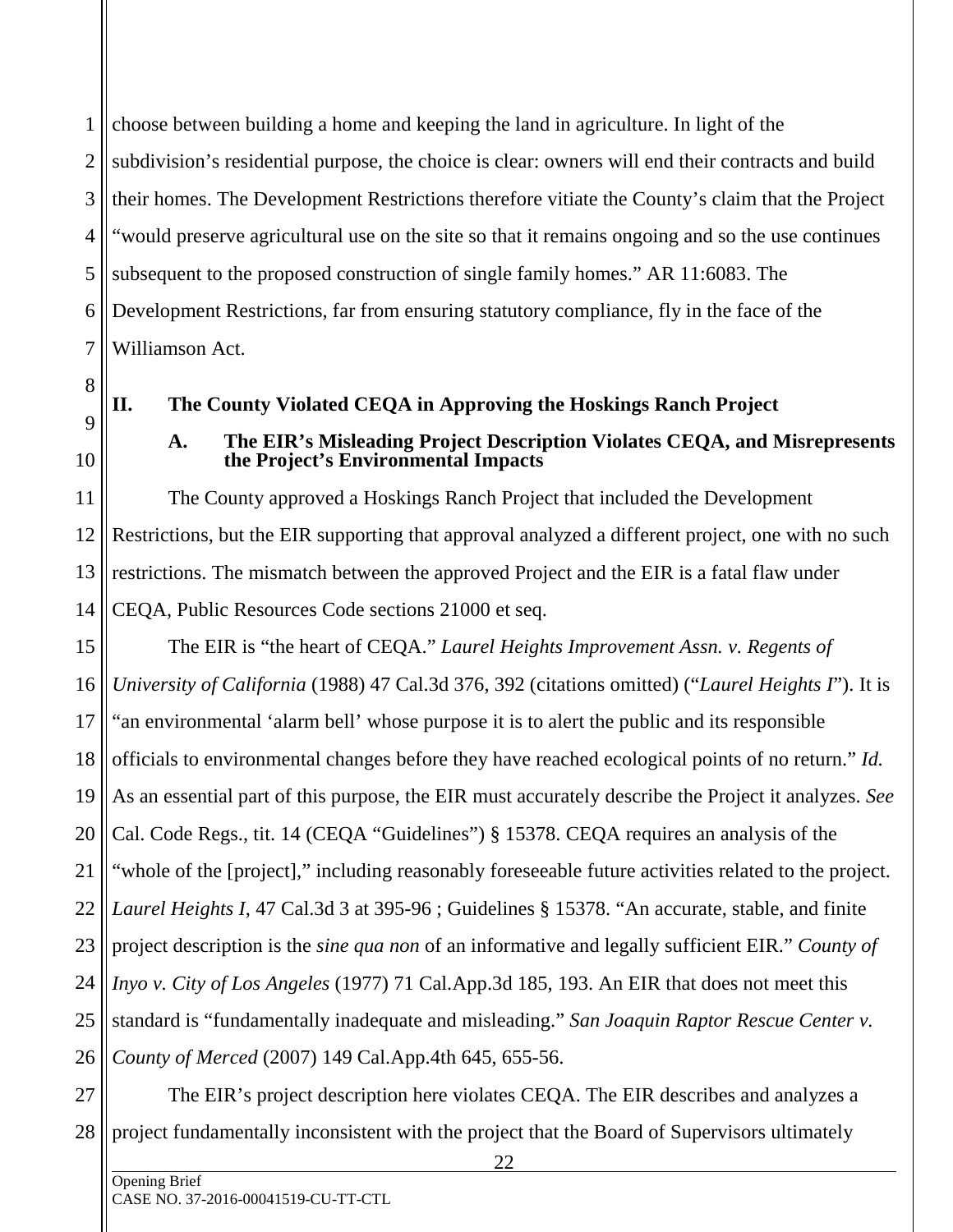1 2 3 4 5 approved. First, the EIR assumes that the Williamson Act contract will continue after homes are built in the Project, although the Development Restrictions ensure that this cannot happen. Second, it assumes that the Project will be built in the near term, when it will in fact be built after a delay of at least ten years. These twin discrepancies prevent the EIR from achieving its required informational purpose.

6

7

8

 $\overline{Q}$ 

10

11

12

13

14

15

16

17

18

19

20

28

## **1. The EIR Incorrectly Describes the Project as Simultaneously Including the Williamson Act and Residences.**

According to the EIR, the Project is "designed to encourage agricultural operations on each parcel." AR 7:3567; 1:240. The EIR further assumes that the Williamson Act contract will continue to cover the Project site and that individual owners "may" end the contract. AR 6:2798; 7:3551, 3556. This is essential to the EIR's finding that the Project will not cause conflicts with neighboring agricultural operations: the EIR concludes that the Project itself will continue to be agricultural and therefore cannot conflict with agriculture. AR 6:2798; 7:3556. Yet the County has imposed the Development Restrictions on the Project, thus encouraging lot owners to take their land out of agriculture, as described in Part I.D.3 above.

The EIR must assume that the contract *will* be terminated. Termination is a necessary prerequisite to construction of the Project, and an EIR must assume that the project will be built. *See San Franciscans for Reasonable Growth v. City & County of San Francisco* (1984) 151 Cal.App.3d 61, 75. The EIR was thus required to analyze the potential impact of terminating the Williamson Act contract.

21

# **2. The EIR Ignores the Decade (At Least) That Will Elapse Between Project Approval and Construction.**

22 23 24 25 26 27 The Development Restrictions will delay construction of the Project by at least ten years, the run-out time for the non-renewal of the contract. The EIR takes no account of this delay. CEQA, however, requires the EIR to accurately describe a project's lifespan. *City of Santee v. County of San Diego* (1989) 214 Cal.App.3d 1438, 1454-55) (finding EIR's defective analysis of project's duration rendered inadequate its assessment of project's environmental consequences). It has not done so here.

This failure infects the EIR's analysis of the Project's environmental impacts. For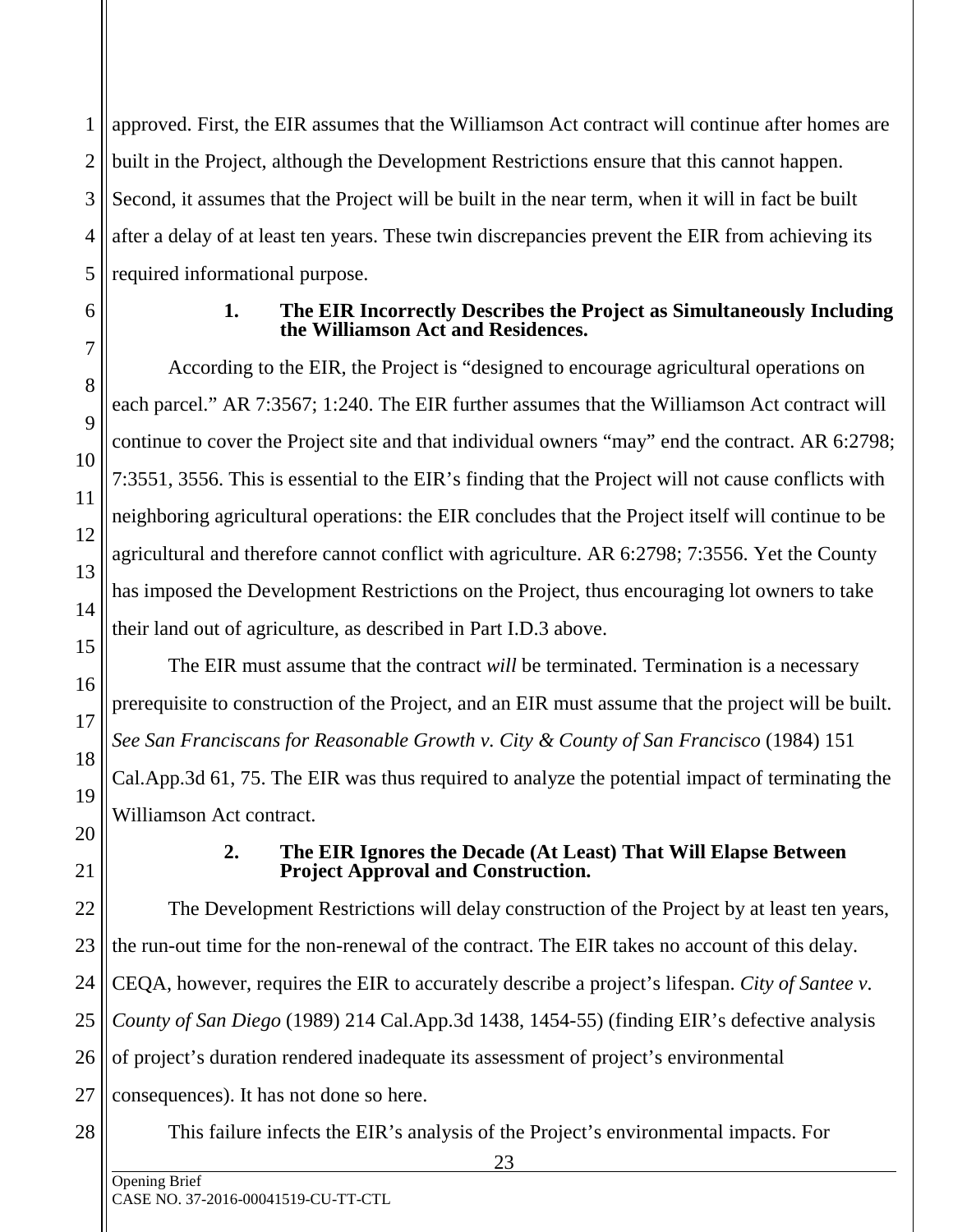1 2 3 4 5 6 example, the EIR's traffic analysis considers the effect of adding Project traffic to current road conditions (AR 1:225-26), conditions that will change in the decade or more before homes are built. The EIR's impacts analysis and findings rely on list of 90 past, present, and future projects in Project area (AR 5:2621-22, 2641-43), a list which will no longer be relevant when the Project is built in in ten (or more) years. It is the Project's construction and use that will cause the traffic; the EIR must account for the actual impact of that traffic.

7 8 9 10 11 12 13 14 15 16 17 18 19 Finally, the EIR's climate change analysis will be irrelevant by the time the Project is built. The EIR measures the Project's contribution to global climate change against a threshold of significance set out in the County's 2015 GHG (Greenhouse Gas) Guidance ("the Guidance"). AR 6:2815, 2821, 2823. This threshold is invalid, as discussed in Part II.B below, but even on its own terms it is insufficient to accurately measure the Project's impact. Per the Guidance, the Project would have a less than significant impact if it emits less than 900 metric tons per year of carbon dioxide equivalent gases ("MT/year CO2e"). AR 6:2815-16; *see also* AR 15:7977-78. That 900 MT/year CO2e threshold was calculated to identify projects that would require mitigation to move toward meeting California's GHG emission reduction goals for the year 2020. AR 15:7977; 6:2815. But with the Development Restrictions, the Project cannot be built until at least 10 years after approval: 2027 at the earliest. The state's 2020 goals will be moot, and the calculations used to select the 900 MT/year CO2e threshold will be meaningless.

20 21 22 23 24 25 Thresholds of significance must be supported by substantial evidence. *Center for Biological Diversity v. Dept. of Fish & Wildlife* (2015) 62 Cal.4th 204, 228 ("*Newhall Ranch*"). The record here may contain evidence supporting a threshold applied to a project to be built by 2020. Because the EIR mistakenly considered a project that would be built immediately, however, it does not even purport to support a threshold for this Project, which will be built much later. $2$ 

26

-

<sup>27</sup> 28  $2$  The Guidance itself admits this shortcoming: "The County anticipates that a portion of projects submitted for review would have buildout dates beyond  $2020...$  it is important to quantify and report emissions *at project buildout* . . . ." AR 15:7980 (emphasis added).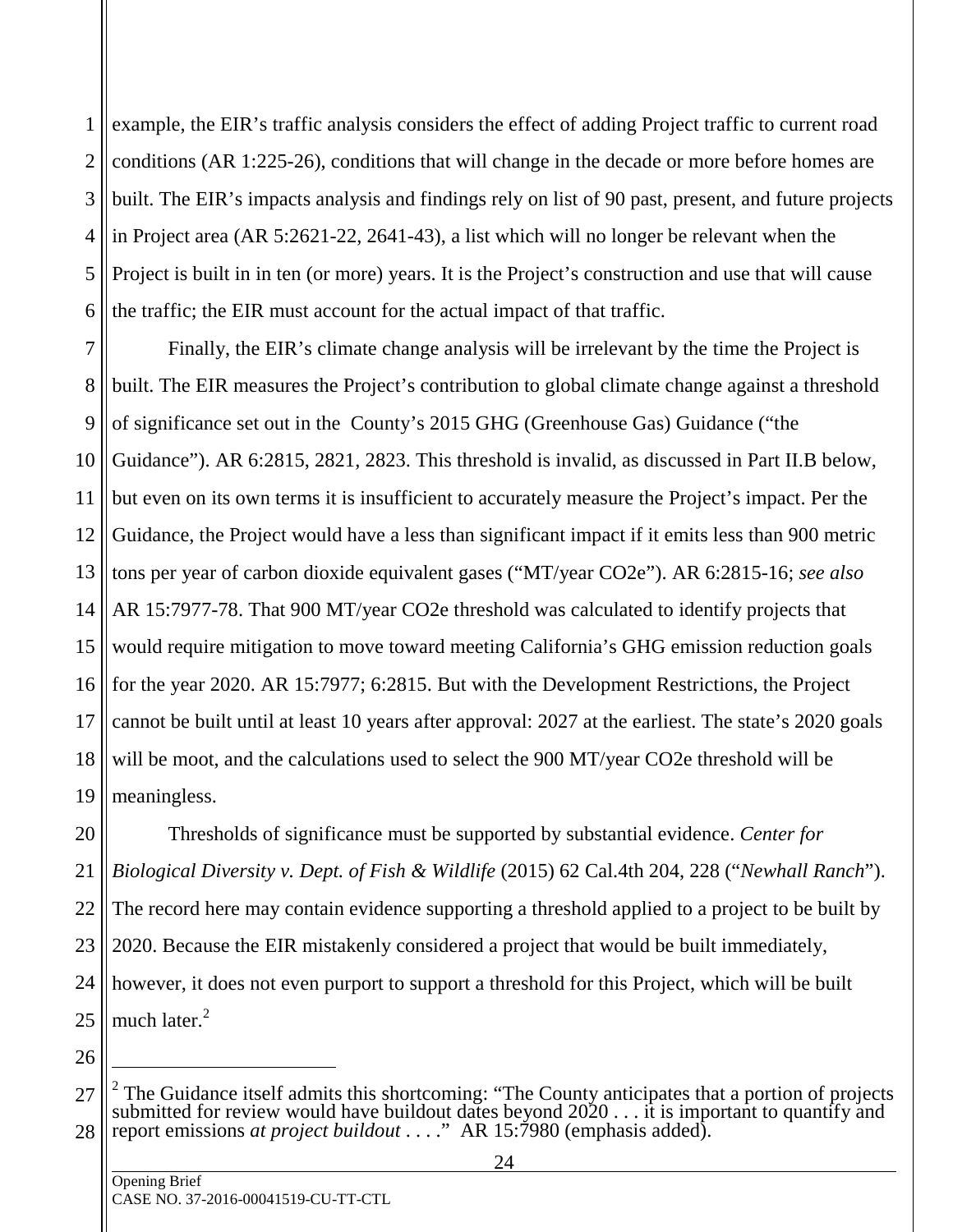1 2 3 4 The EIR has thus described and analyzed the wrong project. It considered a subdivision with continuing agriculture and near-term construction, when in fact, agriculture on the site will most likely cease just before home construction begins, at least ten years from now. The County's approval of this unanalyzed Project rendered the EIR's conclusions meaningless.

5 6 7 8 9 The EIR's failure to account for the inevitable, sitewide contract termination and the tenyear delay in construction is fatal to its analysis. Because the County failed to provide the public and decision-makers with accurate information about the Project as it was approved and its real impact on conversion of agricultural land, it violated CEQA's basic disclosure requirements. *See Berkeley Keep Jets Over the Bay v. Board of Port Cmrs.* (2001) 91

Cal.App.4th 1344, 1354-55. The Project approval, which necessarily relied the EIR, is invalid.

# 11 12

10

#### **B. The EIR Violates CEQA by Relying on the County's 2015 GHG Guidance Even Though the County Has Not Yet Adopted a Climate Action Plan as Required.**

13 14 15 16 17 18 19 20 21 22 The EIR also fails to demonstrate that the Project will not obstruct the County's duty to adopt a Climate Change Action Plan ("CAP") that meets the State's emission-reduction goals. The County in 2011 adopted a General Update that set out a two-step process for adopting thresholds of significance to measure projects' climate change impacts. First, Mitigation Measure CC-1.2 required preparation of a CAP within six months of General Plan adoption to mitigate the General Plan's significant climate change impacts. *See Sierra Club v. County of San Diego* (2014) 231 Cal.App.4th 1152, 1159; *see also* RJN, Exh. 5 at 7-80. Second, Mitigation Measure CC-1.8 required the revision of the County's CEQA thresholds of significance "based on the [CAP]." RJN, Exh. 5 at 7-81. These measures were required in order to meet statewide climate change goals. *Sierra Club*, 231 Cal.App.4th at 1160.

23 24 25 26 The County adopted a CAP, but in response to a challenge by the Sierra Club, the Court of Appeal upheld this Court's decision to invalidate it. *Id.* at 1157, 1176. The court found that CAP did not do what the General Plan EIR required: it contained no detailed deadlines and lacked enforceable measures to reduce Countywide emissions. *Id*. at 1162, 1166, 1168-70.

27 28 The mitigation measures set enforceable standards for the documents they mandate. *Id.* at 1168-70, 1176 (invalidating CAP because it "does not fulfill the County's commitment under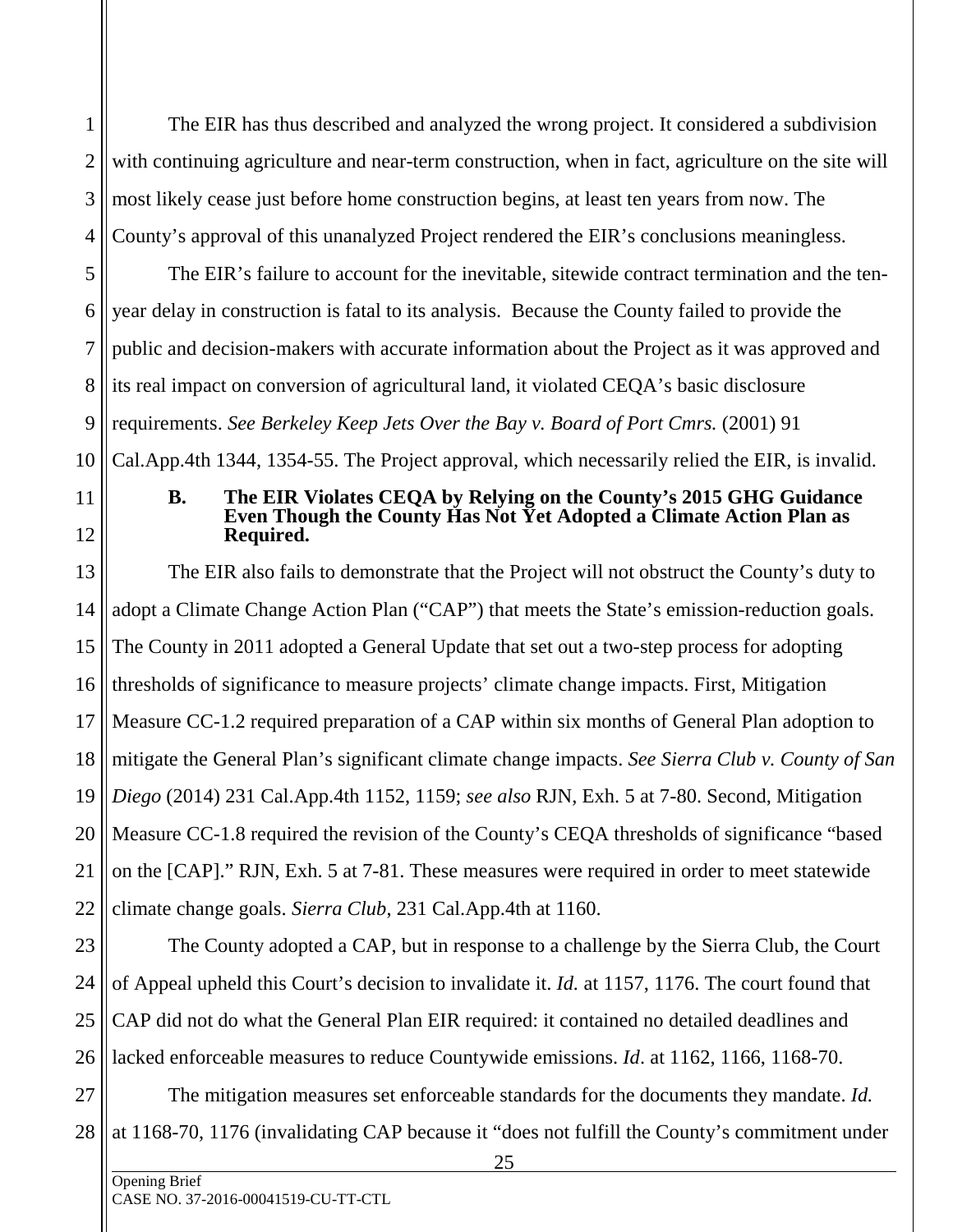1 2 3 4 5 6 7 8 9 CEQA and Mitigation Measure CC-1.2"); *see also Lincoln Place Tenants Assn. v. City of Los Angeles* (2005) 130 Cal.App.4th 1491, 1508 (city violated CEQA when it failed to comply with mitigation measures it had imposed on project)*.* Mitigation Measure 1.8 requires thresholds of significance based upon a valid CAP. The County still has not adopted a valid CAP. Therefore, any thresholds of significance used after the General Plan Update do not comply with Mitigation Measure CC-1.8, as a matter of law, because they are not based on the CAP as the measure requires. As Hon. Timothy Taylor of this court has pointed out, an EIR that uses "guidance" formulated in that period, rather than using a threshold that complies with the mitigation measure, puts "the cart before the horse." *See* RJN, Exh. 7 at Attachment A at 9.<sup>3</sup>

10 11 12 13 As in the case Judge Taylor decided, the EIR here based its threshold of significance on a County "guidance" document issued in the absence of a valid CAP. (AR 6:2815, 2821, 2823.) That threshold is thus legally invalid. A CEQA analysis that relies on invalid thresholds is itself invalid. *Newhall Ranch*, 62 Cal.4th at 227-28.

14 15

#### **C. The EIR Fails to Adequately Analyze the Project's Impacts to Groundwater Supplies in the Project Area.**

16 17 18 19 20 21 22 23 24 25 The Julian area faces a growing water shortage. As the EIR admits, water levels on the Project site are low. AR 7:3552, 3554. Wells on site just barely provide the three gallons per minute, minimum, required for residential use. AR 7:3662; 6:2832. And in recent years, a number of residential wells on parcels neighboring the Project site have gone dry. AR 16:8352- 53, 8403, 8796. Meeting the Project's demands may impact local supplies; the EIR must analyze such impacts. An EIR's water supply analysis must provide the public and decision-makers with "facts from which to evaluate the pros and cons of supplying the amount of water that the [project] will need." *Santiago County Water Dist. v. County of Orange* (1981) 118 Cal.App.3d 818, 829. That information must include detail sufficient to enable the public "to understand and to consider meaningfully the issues raised by the proposed project." *Laurel Heights I,* 47 Cal.3d

-

<sup>26</sup>

<sup>27</sup> 28 3 The Superior Court's decision in *Sierra Club v. County of San Diego* is not binding precedent and has been stayed by the filing of a notice of appeal. *See* RJN, Exh. 8; Code Civ. Proc. § 916. Judge Taylor's logic, however, remains persuasive.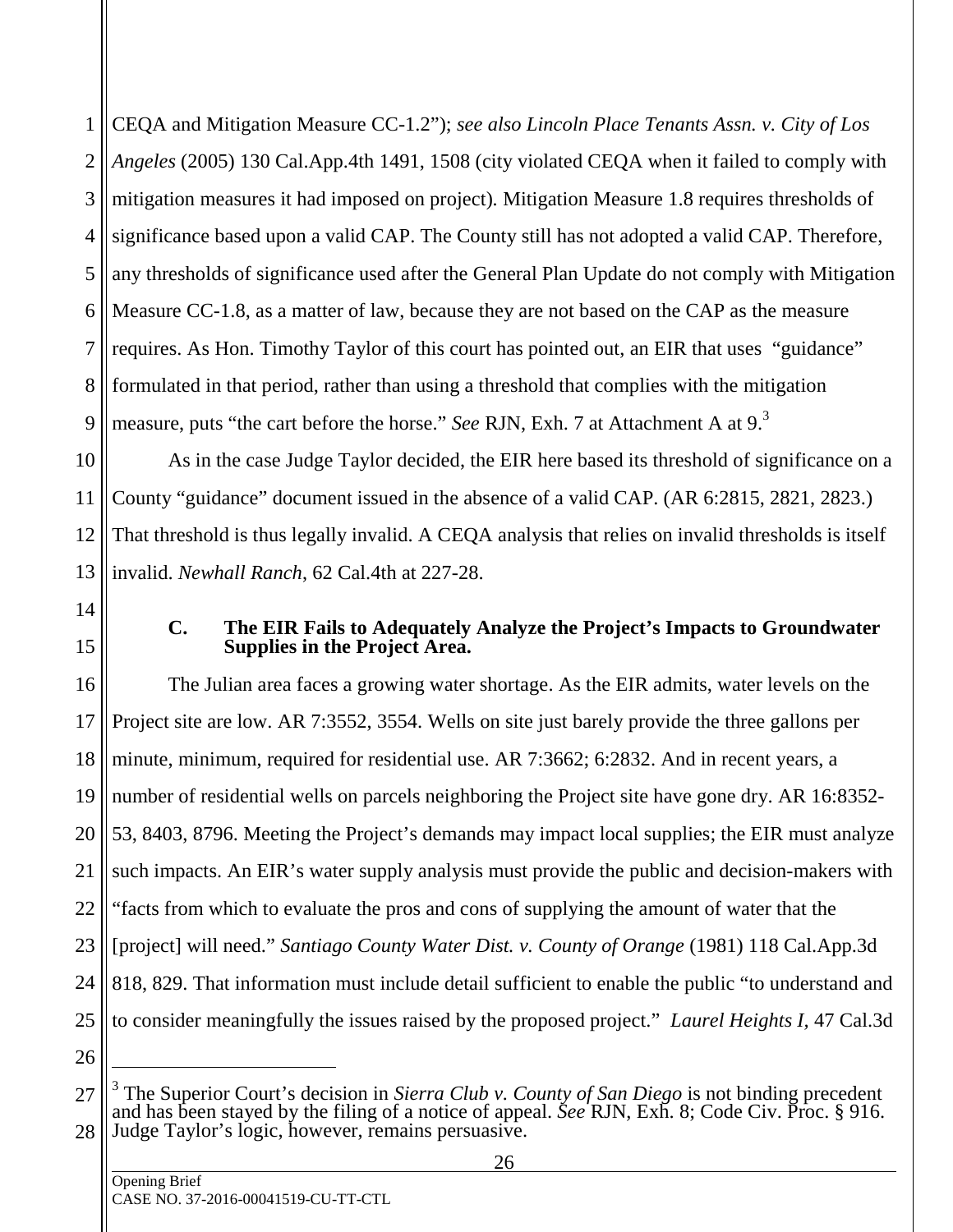1 at 405; Guidelines § 15151.

2 3 4 5 6 7 8 9 10 11 12 13 14 15 16 17 The EIR's water supply analysis does not meet this standard. Notably, the EIR entirely fails to account for California's recent record-setting drought. The final EIR's water supply and demand calculations do not examine whether the drought altered groundwater levels in the Project area, even though the document was released at the end of 2015 when the severity of the drought was well understood. AR 5:2482. Evaluation of an impact's significance must be "based to the extent possible on scientific and factual data" and must accurately reflect the project's "setting." Guidelines § 15064(b). In this case, water conditions changed dramatically as the County was evaluating this Project. See, e.g. AR 16:8352-53, 8390. In lieu of using current information, the EIR based its evaluation of groundwater levels on site on pump tests conducted between 2003 and 2011. AR 8:3946. At the same time, the EIR used only rainfall years from 1971-2005 for its groundwater recharge calculations. AR 8:3954. By refusing to account for current conditions, the EIR unlawfully provides no meaningful analysis of potential shortfalls in the Project's water supply. The EIR likewise fails to recognize that as a result of the Project's Development Restrictions, which delay Project implementation indefinitely, the Project will be implemented at some future time when availability of groundwater in the Project area is unknown.

18 19 20 21 22 23 24 Nothing can excuse the County from its obligation to provide up-to-date, accurate water supply and groundwater analysis. Such analysis was entirely possible prior to Project approval, and was thus mandatory. *Vineyard Area Citizens for Responsible Growth, Inc. v. City of Rancho Cordova (2007)*, 40 Cal.4th 412, 431 (EIR must analyze water supplies "to the extent reasonably possible"). Because the County failed to "find out and disclose all that it reasonably can" regarding the Project's impacts on local water supplies, it violated CEQA. *See Berkeley Keep Jets Over the Bay*, 91 Cal.App.4th at 1370 (quoting Guidelines § 15144) (emphasis omitted).

25 26 27 28 In addition, although the County asserts that a "predominate feature of the Project" is to facilitate small-scale farming operations (AR 1:8), the EIR never evaluates whether the Project site has sufficient groundwater to water the crops on such farms. The EIR simply punts this analysis, stating that water needs "must be approached on a case by case basis by each lot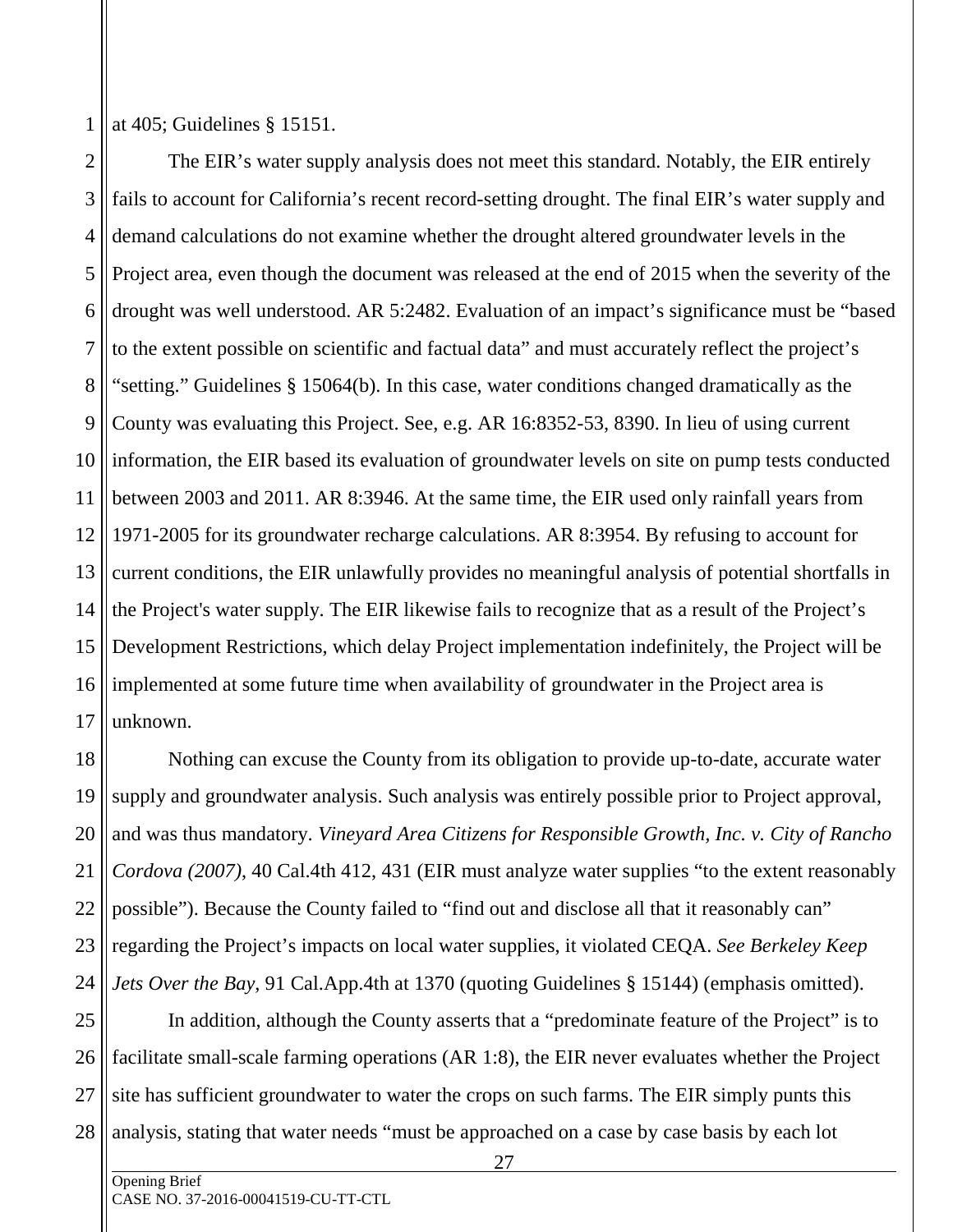| 1    owner" at a later date. AR 7:3662. CEQA does not allow this approach. The EIR repeatedly                |
|--------------------------------------------------------------------------------------------------------------|
| 2    claims that raising crops is a foreseeable use of the subdivision. AR 7:3668, 3669-70, 3677,            |
| $3 \  3682, 3684-87, 3689$ ; see also AR: 5:2243-44. The impacts of providing water for such crops           |
| $4 \parallel$ are therefore reasonably foreseeable consequences of the Project and must be considered in the |
| 5  EIR. <i>Laurel Heights I</i> , 47 Cal.3d at 396. Because the County abdicated its responsibility to       |
| 6    conduct the "thorough investigation" that this critical topic demands (Guidelines $\S 15145$ ;          |
| 7    Vineyard, 40 Cal.4th at 435), the EIR and the Project approval resting on it are invalid.               |

## CONCLUSION **CONCLUSION**

9 9 l0 10 11 11 For all of these reasons, Petitioners respectfully request that the Court issue a Writ of Mandate directing the County to rescind its approval of the Hoskings Ranch Project and its certification of the EIR's adequacy.

|  |  | 13    DATED: September 1, 2017 |  |  |
|--|--|--------------------------------|--|--|
|--|--|--------------------------------|--|--|

8 8

t2 12

t4 14

15 15

t6 16

t7 17

l8 18

r9 19

20 20

2t 21

22 22

23 23

909182.14 909182.14

24 24

25 25

26 26

27 27

28 28

DATED: September 1, 2017 SHUTE, MIHALY & WEINBERGER LLP

 $\langle$ By:  $B_{\text{By:}} / M$ 

CATHERINE C. ENGBERG CATHERINE C. ENGBERG GABRIEL M. B. ROSS GABRIEL M. B. ROSS MARLENE DEHLINGER MARLENE DEHLINGER

Attorneys for Petitioners/Plaintiffs Attorneys for Petitioners/Plaintiffs CLEVELAND NATIONAL FOREST CLEVELAND NATIONAL FOREST FOUNDATION, MARY PRENTICE, KEITH KRAWIEC, and GILLIAN R. GILHOOL AND KRAWIEC, and GILLIAN R. GILHOOL AND THOMAS K. GILHOOL, CO.TRUSTEES OF THOMAS K. GILHOOL, CO-TRUSTEES OF STONEAPPLE FARM TRUST STONEAPPLE FARM TRUST